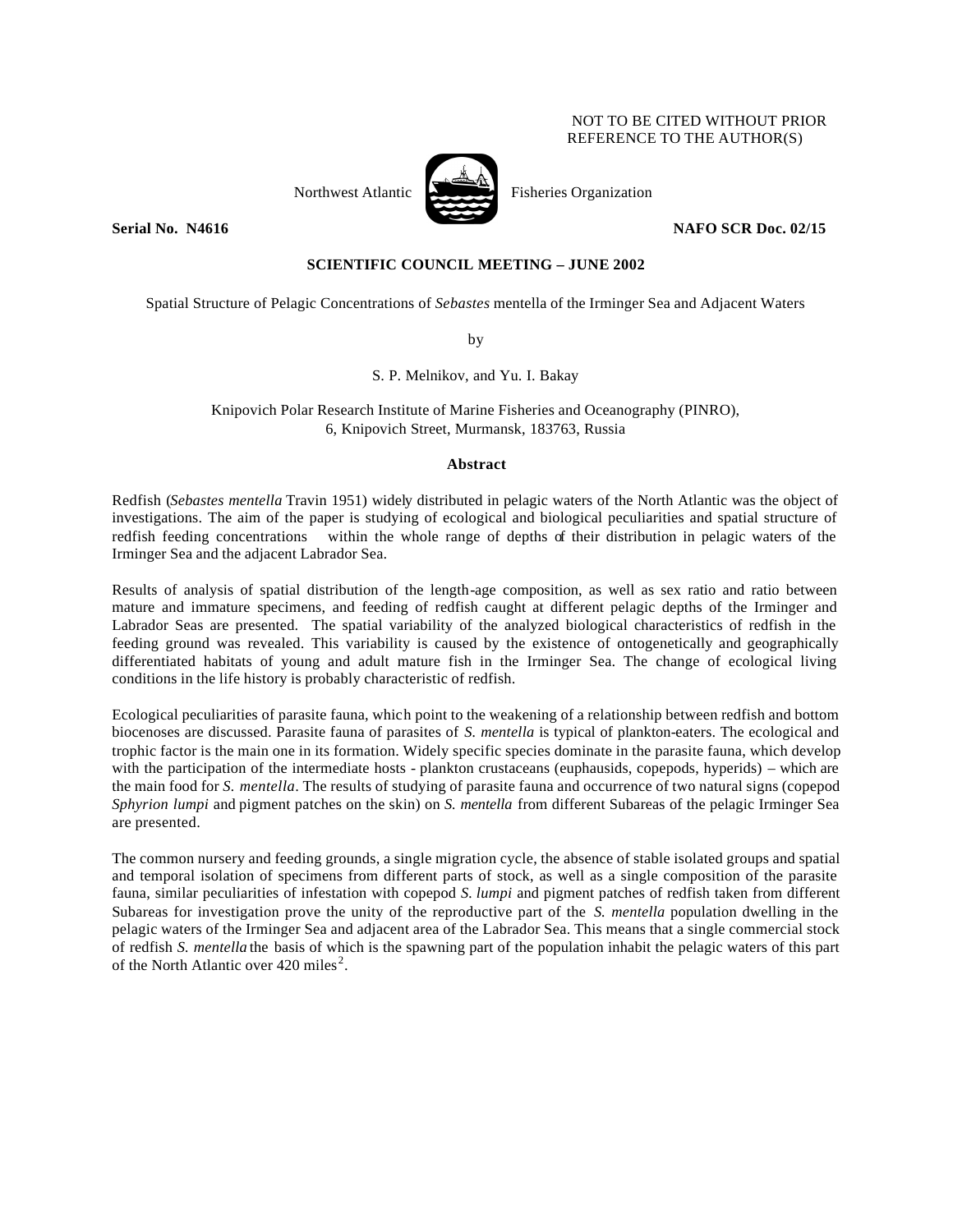## **Introduction**

Problem on the spatial structure of concentrations (commercial stock) of redfish (*Sebastes mentella* Travin, 1951) distributed in the pelagic Irminger Sea and adjacent area of the Labrador Sea at depths down to 1 000 m was several times discussed in the scientific publications and at meetings of managing structures engaged in regulating of fishery in this area of Atlantic.

By results of the Russian investigations carried out in the 1980's (Bakay, 1988), the opinion was advanced on the unity of the commercial stock of redfish from the pelagic part of the Irminger Sea within the area from EEZ of Iceland in the north to 52°N in the south and on the isolation of this concentration from redfish dwelling on the Flemish Cap Bank. The conclusion of the author was based on the results of application of the parasitological method successfully used in the investigations of marine fish populations. Due to this method, parasites are used as indicators of the populational structure and ecological peculiarities of their hosts (fish). The results of the subsequent investigations carried out in PINRO proved this conclusion.

The supposition on the unity of the commercial stock of *Sebastes mentella* dwelling in the pelagic parts of the Irminger and Labrador Seas has been expressed recent years as well (Sigurdsson *et al*., 1999 and 2001). It was based on the primary results of studying of ecological and parasitological peculiarities of *S. mentella* obtained during two international trawl acoustic surveys (TAS) of this species stock.

In the 90's, the Icelandic researchers supposed that two stocks (types) of redfish (*Sebastes mentella* Travin) – the "oceanic" and "pelagic deep-sea" ones – inhabit the pelagic layer down to 1 000 m of the Irminger Sea (Anon., 1998). The first one ("oceanic *S. mentella*") inhabit a wide range of depths from 50 to 700 m, whereas the second one ("pelagic deep-sea S. mentella") dwell deeper than 500 m only. Scientists of Iceland (Magnusson, 1991; Magnusson *et al*., 1995) based their opinion concerning the existence of two types of *S. mentella* on five criteria of differentiation:

- 1. intensity of red colour of fish body;
- 2. length composition;
- 3. length of fish, maturing for the first time;
- 4. thickness of neck part;
- 5. infestation with copepod *Sphyrion lumpi,* occurrence of pigment patches on the skin and in muscle tissues of fish.

To verify the second and third items of the proposed by the Icelandic scientists criteria of differentiation of redfish stocks dwelling at different depths, the Russian researchers performed the comparative analysis of the length-age composition, as well as rates of maturation of redfish by their length and age. More over, as additional criteria, the results of comparative analyses of rates of linear and weight growth and absolute and relative increments, as well as peculiarities of feeding of redfish from different age groups caught in the wide range of depths in the pelagic Irminger Sea, were used. To our opinion, the first and fourth criteria (intensity of red colour of body and thickness of the neck part of redfish) are groundless ones since they are subjective and connected with ecological and age specific features of fish.

In PINRO, investigations of *S. mentella* were performed to analyse and verify the fifth criterion of those proposed by the Icelandic scientists for differentiation of redfish which includes the level of infestation with copepod *S. lumpi*, the occurrence of pigment patches on the skin and melanin (melanocytes) inclusions in the muscle tissue of fish caught at different depths of the pelagic Irminger Sea. More over, the comparison of the qualitative and quantitative compositions of the parasitic fauna of redfish caught in both studied layers of the sea in various years was done.

By results of investigations of redfish from different layers of their habitat in the pelagic Irminger Sea (Bakay, 2000; Bakay and Melnikov, 2001), the following facts were stated:

- a) the absolute similarity of qualitative and quantitative compositions of redfish parasite fauna;
- b) the similar peculiarities of infestation with copepod *S. lumpi* and pigment patches on the skin;
- c) a sufficient similarity of rates of linear and weight growth, as well as absolute and relative increments, rates of maturation by length and age.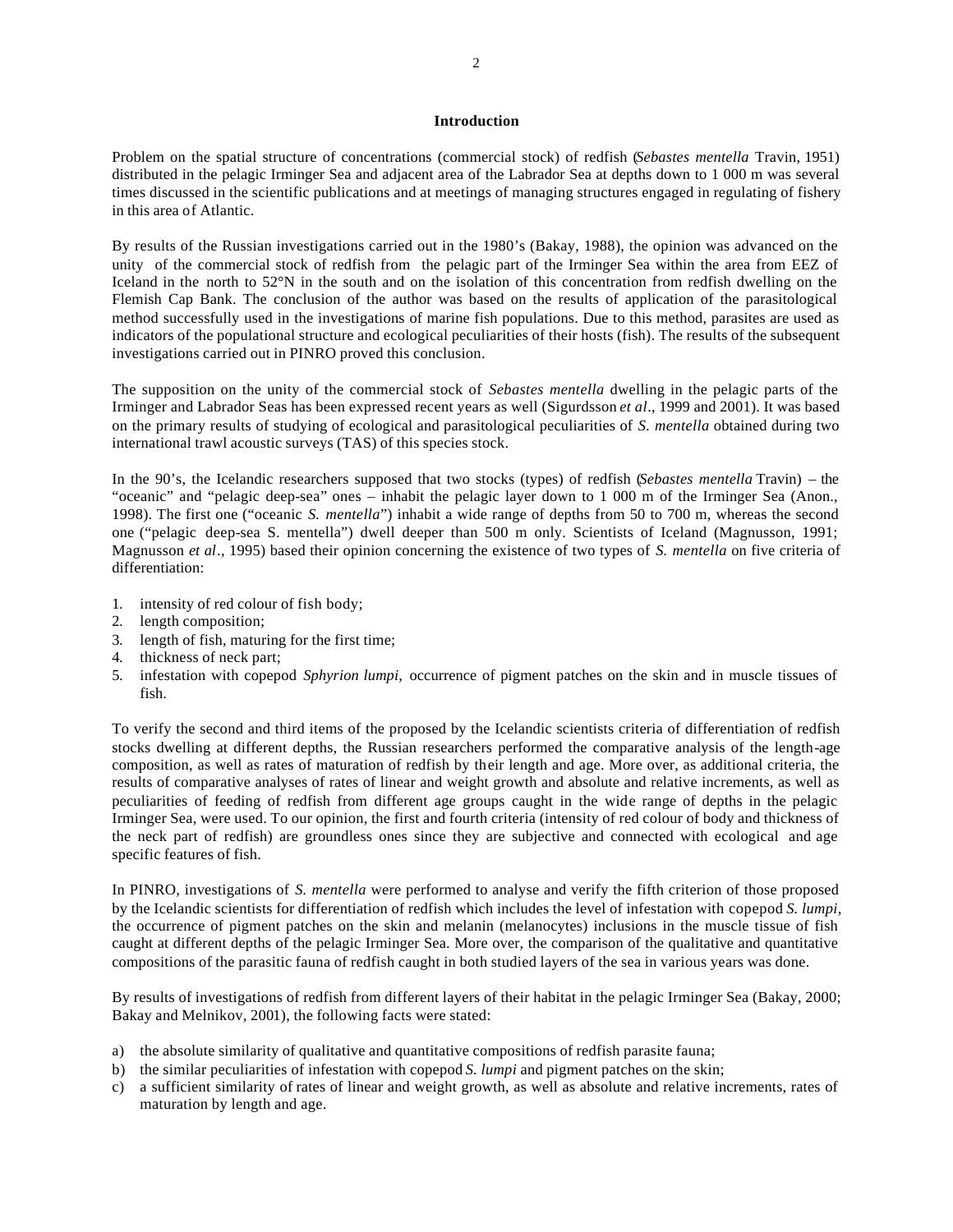The obtained data point to the equal conditions of fish dwelling and indicate to the common origin and unity of the stock of deep-sea redfish from the upper (0-500 m) and low (500-1 000 m) layers of their distribution in the pelagic Irminger Sea. In connection with that, the concentrations of redfish distributed at depths more than 500 m, a part of which consist of old specimens (18 years old and older), which are as a rule absent in the upper layer in summer, should be considered as a deep water compound of the reproductive part of the single *S. mentella* population from the pelagic North Atlantic.

Due to data of Russian and international trawl-acoustic surveys of recent years (Magnusson *et al*., 1996; Shibanov *et al*., 1996; Pedchenko, Shibanov and Melnikov, 1997; Melnikov *et al*., 1998; Sigurdsson *et al*., 1999; Sigurdsson *et al*., 2001) the feeding concentrations of pelagic redfish are distributed within the wide area of the Irminger Sea and adjacent waters of the Labrador Sea between 52°-64°N, 26°- 52°W. During investigations of redfish stock structure and analysis of spatial and vertical distribution of concentrations, a sufficient variability of length-weight and age compositions of *S. mentella,* as well as sex ratio and a portion of mature fish in the surveyed area was revealed. NEAFC regulates the fishery for pelagic redfish in the ICES Subareas XII, XIV, Va coming from the unity of their stock in those Subareas. Recent years, a wide-scale fishery for redfish began to develop west of 42° W in the NAFO Regulatory Area (Divs. 1F, 2J, 2H). Since the status of the commercial stock of redfish is not determined, it is managed by the agreement between NEAFC and NAFO.

The aim of the paper is to study the ecological and biological peculiarities and spatial structure of feeding concentrations of redfish by the whole depth range of their distribution in the pelagic layer of the Irminger Sea and adjacent area of the Labrador Sea. The obtained results will be the basis for development of advice on management of the redfish pelagic stock of the Irminger Sea and adjacent waters.

Authors of the paper come from the idea accepted earlier (Bakay, 2000; Bakay and Melnikov, 2001) on the unity of the population and the commercial stock of redfish distributed in the upper (0-500 m) and low (500-1 000 m) layers in pelagic waters of the Irminger Sea. The idea is based on the sufficient similarity of the biological status, identical qualitative and quantitative compositions of the parasite fauna, similar peculiarities of infestation with copepod *S. lumpi* and pigment patches of redfish from different layers of their habitat.

It is known that recent decades, a positive experience was accumulated on usage of parasite data in investigations of ecology and intraspecies structure of marine fishes. Such data and other natural marks (pigment patches on the skin) were used to single out local groups of marine redfishes of the *Sebastes* genus of the North-West Atlantic (Herrington, 1939; Sinderman, 1961; Yanulov, 1962; Kabata, 1963; MacKenzie, 1983; Bakay, 1998 and 1999), as well as intraspecies differentiation of *S. mentella* of the Irminger Sea and other areas of their habitat (Templeman, 1963); Bakay, 1988, 1989, 1999, 2000, and 2001; Bakay, 1999; Sigurdsson *et al*., 1999; Sigurdsson *et al*., 2001). In connection with that we used parasites and pigment patches of redfish for studying of spatial structure of *S. mentella* concentrations distributed in the pelagic waters of the North Atlantic in the area more than 420 thou. miles<sup>2</sup> (Sigurdsson *et al*., 2001).

### **Materials and Methods**

The paper presents the results of investigations of redfish *Sebastes mentella* caught in the layer 0-1 000 m of the pelagic Irminger Sea (between 64°-52°N) and adjacent area of the Labrador Sea (to 54°W and the border of the Economic Zone of Canada) in the period of feeding (June-August). In order to study the spatial variability of parasite fauna and other parameters of redfish, the surveyed area was conventionally divided into seven Subareas: Subareas 1-5 – the NEAFC Regulatory Area, Subareas 6-7 – the NAFO Regulatory Area (Fig. 1).

Ichthyological material on *Seabstes mentella* is collected in accordance with methods accepted in PINRO. Data used are those obtained during research and research/fishery cruises in June-August, 1995-2001. Samples were collected from catches taken by a mid-water trawl from the depth 100 to 1 000 m. The study of the spatial distribution of *S. mentella* concentrations included the analysis of the length-age composition of redfish, the ratio between sexes and mature and immature specimens, and feeding of redfish in the 0-1 000 m layer. Scales for age determination were taken from both 50 males and 50 females from each 1-cm length class. Age data were recalculated for the whole age frequency. The volume of the analysed ichthyological material is presented in Table 1.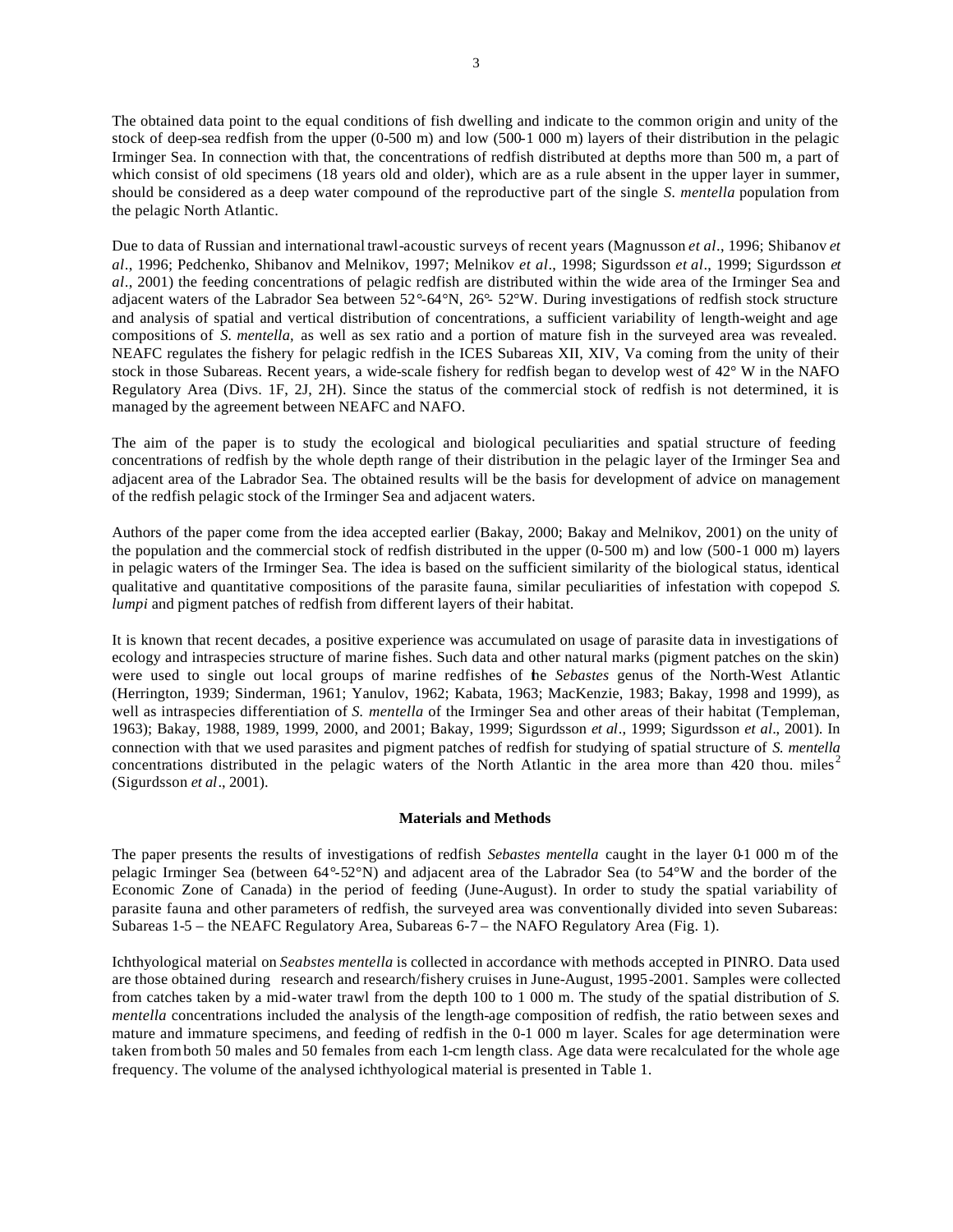The results of parasitological studies of redfish *S. mentella* in the Irminger Sea carried out by PINRO since 1983 are used. 1 096 individuals of redfish were examined by the method of full parasitological dissection (Dogel, 1933; Donets and Shulman, 1973; Bykhovskaya-Pavlovskaya, 1985). More then 50 thou. individuals of *S. mentella* were investigated to determine the occurrence of copepod *Sphyrion lumpi* and pigment patches on the skin, as well as peculiarities of infestation with them. Localization of alive individuals of *S. lumpi* and signs of their parasitizing, as well as pigment patches was considered by each of four investigated zones of a redfish body by a scheme we have described (Fig. 2) (Bakay and Karasev, 2001). Criteria used for levels of infestation with parasites were as follows:

- prevalence of infestation which is percentage of fish infested with parasites of the given species of the total number of examined fish;
- abundance index the number of parasites of the given species per one investigated fish specimen.

Differences in prevalence of infestation with each parasite by the surveyed areas were verified by the statistical importance (P) with the use of Chi-Square Test and Fisher's Exact Test.

### **Results**

#### *Spatial structure of concentrations and biological characteristics of Sebastes mentella*

*Length-age composition*. Length-age composition of redfish in the area of the Irminger Sea in the period of feeding is characterized by heterogeneity and a sufficient spatial variability. In 1995-2001, fish length in the area varied from 20 to 52 cm. The basis of catch consisted of males 33-39 cm long and females 34-46 cm long. Mean length of fish in Subareas 1-4 decreased gradually southwards from 41.3-42.8 cm to 36.4-37.8 cm (Fig. 2). In the zone of the East Greenland (Subarea 5) mean length of redfish was less and constituted 34.7-35.3 cm. The least length of fish (33.9-33.6 cm) was registered in the zone of the West Greenland (Subarea 6). Besides, in areas of the West and East Greenland a big portion of small immature redfish 23-30 cm long was found. Mean length of redfish increased with the distance from the West Greenland slope (Subarea 7).

To investigate redfish concentrations structure in the period of feeding profoundly, redfish length composition was analyzed with the use of data of the international TAS for redfish stock carried out in June-July 2001. Due to the performed analysis, the spatial structure of feeding redfish concentrations was comprehended, and some peculiarities of vertical fish distribution in various parts of the area were specified. During the short period (about 3 weeks) four research vessels collected biological material by main horizons of fish distribution. As a result, a probability of the repeated observations of the same redfish concentrations migrating for feeding was excluded.

Analysis of spatial distribution of fish concentrations in the upper 500- meter layer has shown that the largest redfish males and females with mean length of 35-39 cm inhabited the central part of the feeding area. On the periphery, mean length of fish was 3-6 cm less (Fig. 3A). Strongly pronounced diminishing of linear sizes of redfish was observed in the direction of Greenland. The similar characters of distribution of linear sizes of redfish were also revealed by results of the Russian and International TAS carried out in 1995 and 1996 (Pedchenko, Shibanov and Melnikov, 1997). This proves the idea that pelagic *S. mentella* stock of the Irminger Sea is recruited by young redfish from their nursery area on the Greenland slope (Stransky, 2000).

At the depth mo re than 500 m a big part of large redfish with the predominating length of 40-46 cm was found in the areas of the Reykjanes Ridge (Fig. 3B). South of 55°N in the area of the ridge, mean length of fish constituted 33.7- 36.6 cm, and in the direction of Greenland it decreased to 31-35 cm. The comparative analysis of 2001 TAS materials has shown that in the southern part of Subarea 5 and in Subarea 6 in two surveyed layers 0-500 and 501- 1 000 m mean lengths of redfish were practically equal (Figs. 3A and 3B). Probably, the individuals maturing during the migration from the area of the Greenland slope are at first distributed within the wide range of depths. The vertical dividing of different length-age groups of redfish takes part later on, with the entering of fish into the areas of the oceanic depths of the Irminger and Labrador Seas.

The revealed regularity in the spatial distribution of linear sizes of fish in the layers 0-500, 501-1 000 m proves the belonging of *Sebastes mentella* in both surveyed layers to the single stock with common nursery and feeding grounds.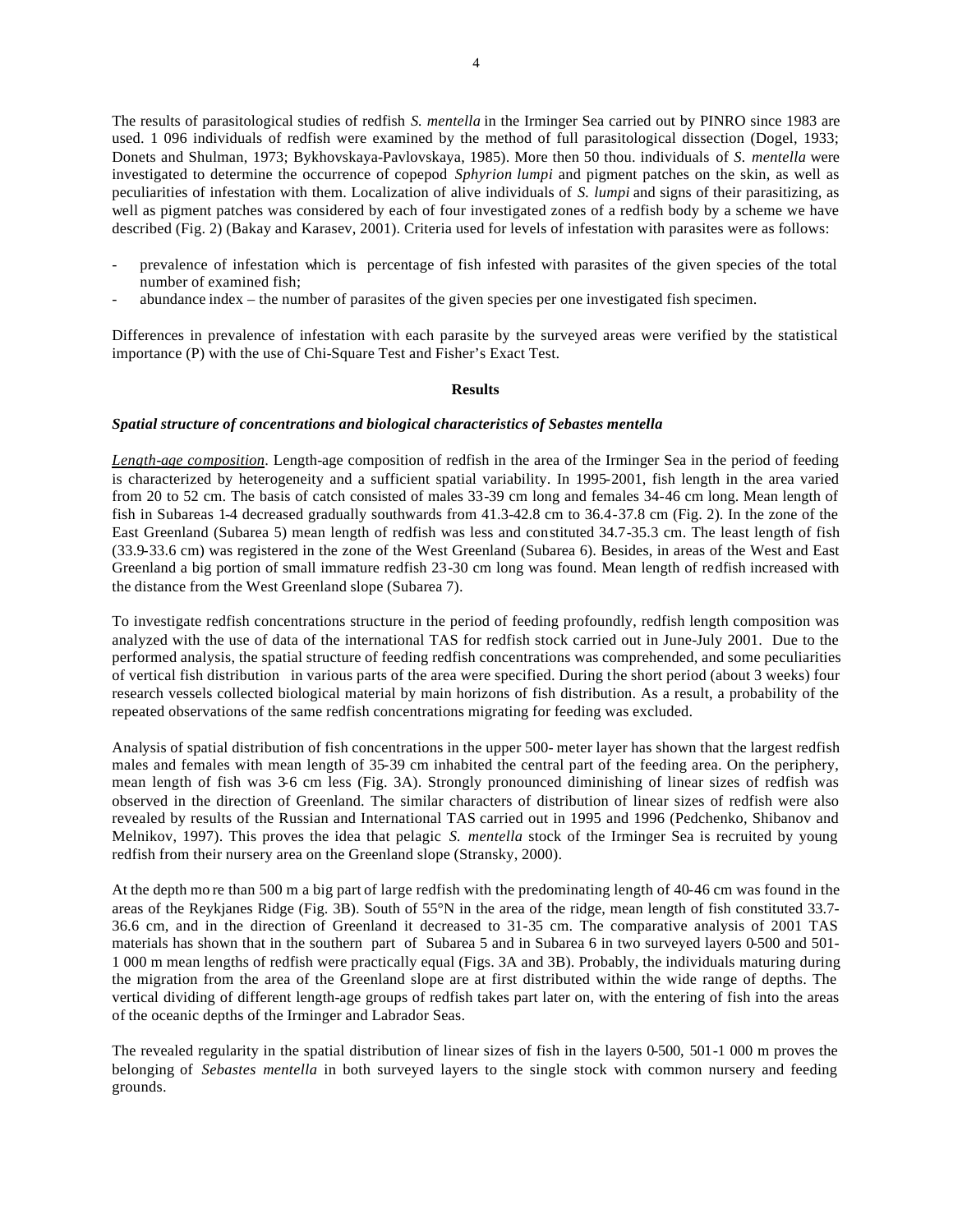In 1995-2001 in the surveyed area the age of redfish varied from 6 to 24. In general, the spatial and vertical distribution of the age composition fully reflected the dynamics of the length composition of fish. In the area of Iceland (Subarea 4) redfish at the age of 17-22 predominated in catches. Southwards (Subareas 1, 2 and 3) the age of fish in concentrations decreased, and redfish at the age of 12-20 predominated. In areas of the East and West Greenland, the basis of catches consisted of fish at the age of 12-17. At the same time, in latter areas a sufficient portion of young redfish at the age of 6-10 was registered. In the NAFO area (Subarea 7), the same as in the NEAFC area (Subareas 1, 2 and 3), a portion of older fish increased moving off the Greenland slopes (Fig. 4).

Thus, the performed analysis has shown the absence of stable isolated length-age groups of redfish and spatialtemporal isolation of individuals from different parts of the investigated area. The largest individuals dwell in the area of the west slope of the Reykjanes Ridge. Young redfish were found on the west and east slopes of Greenland. Moving off the slopes the mean length of fish increases. The connection between different length-age parts of the population is supported by means of the back migrations of young fish from the Greenland slope to areas of feeding and reproduction, i. e. to the open sea.

*Sex ratio.* In the north of the feeding ground (Subareas 1 and 4) sex ratio of redfish was approximately equal. In the open Irminger Sea (Subareas 2 and 3) males in catches predominated and constituted 56.2-58.3 %. The largest portion of males (61.3-64.4 %) was registered in areas of smaller fish distribution, namely in the East and West Greenland (Fig. 5).

*Ratio between immature and mature redfish*. In the area of Iceland (Subarea 1) a portion of mature redfish was maximum and constituted 93.9 % in the average. Moving southwards in the open Irminger Sea a portion of immature fish increased two times and reached 12.3%. In areas of the East and West Greenland a portion of immature redfish was maximum and constituted 16.8% and 22.9 %, correspondingly. In the direction to the open part of the Labrador Sea, a portion of immature fish in catches decreased gradually (Fig. 6).

The analysis of a portion of mature fish in catches proves that areas of the slopes of the East and West Greenland are the nursery grounds of *Sebastes mentella*.

*Feeding*. In summer, redfish feeding takes place within the wide area of the Irminger and Labrador Seas. Redfish begin to feed actively in the south of the area where the extrusion of larvae by females terminates earlier. In the Irminger Sea in the area of the Reykjanes Ridge slope (Subareas 1-4) in the direction to the north, the intensity of fish feeding decreased, mean index of stomach fullness diminished from 1.3 to 0.3 (Fig. 7). The most active feeding of redfish was in areas of the East and West Greenland where mean index of stomach fullness constituted 1.9. In the open Labrador Sea fish fed also actively (mean index of fullness was 1.2).

In summer, the main concentrations of the food zooplankton were mainly found in the upper 400-meter layer in the pelagic waters of the Irminger Sea. Concentrations of mezopelagic fish and shrimp were registered at large depths (Pavlov, 1992). During investigations, feeding selectivity of redfish from different length-age groups was revealed (Bakay and Melnikov, 2001). Therefore, in Subareas 1 and 4, where mainly large redfish were distributed, the dominating food was fish objects of mezopelagic complex (*Myctophidae, Paralepididae*), shrimp and young squid *Gonatus fabricii*. At diminishing of linear sizes of redfish in Subareas 2 and 3 a portion of crustacean zooplankton (*Copepoda, Hyperiidae, Euphauseacea*) in fish feeding increased, whereas a portion of fish objects, shrimp and squid decreased. In Subareas 5, 6, and 7, where mid-size and small redfish were distributed, the crustaceans predominated in their feeding (Table 2).

Thus, the most intensive feeding of *Sebastes mentella* was registered over the whole area excluding the northern parts. Redfish fed mainly on crustacean zooplankton. Only in the north of the feeding ground the predominating objects in redfish feeding were those from the mezo -pelagic complex, shrimp and young squid.

### *Investigation of parasites and pigment patches*

Since parasites are the indicators of ecological peculiarities of their hosts, the results of analysis of qualitative and quantitative composition of parasitic fauna of *S. mentella* from different areas of investigations let us express the opinion on the spatial structure of concentrations in the area of their distribution. In connection with that the parasite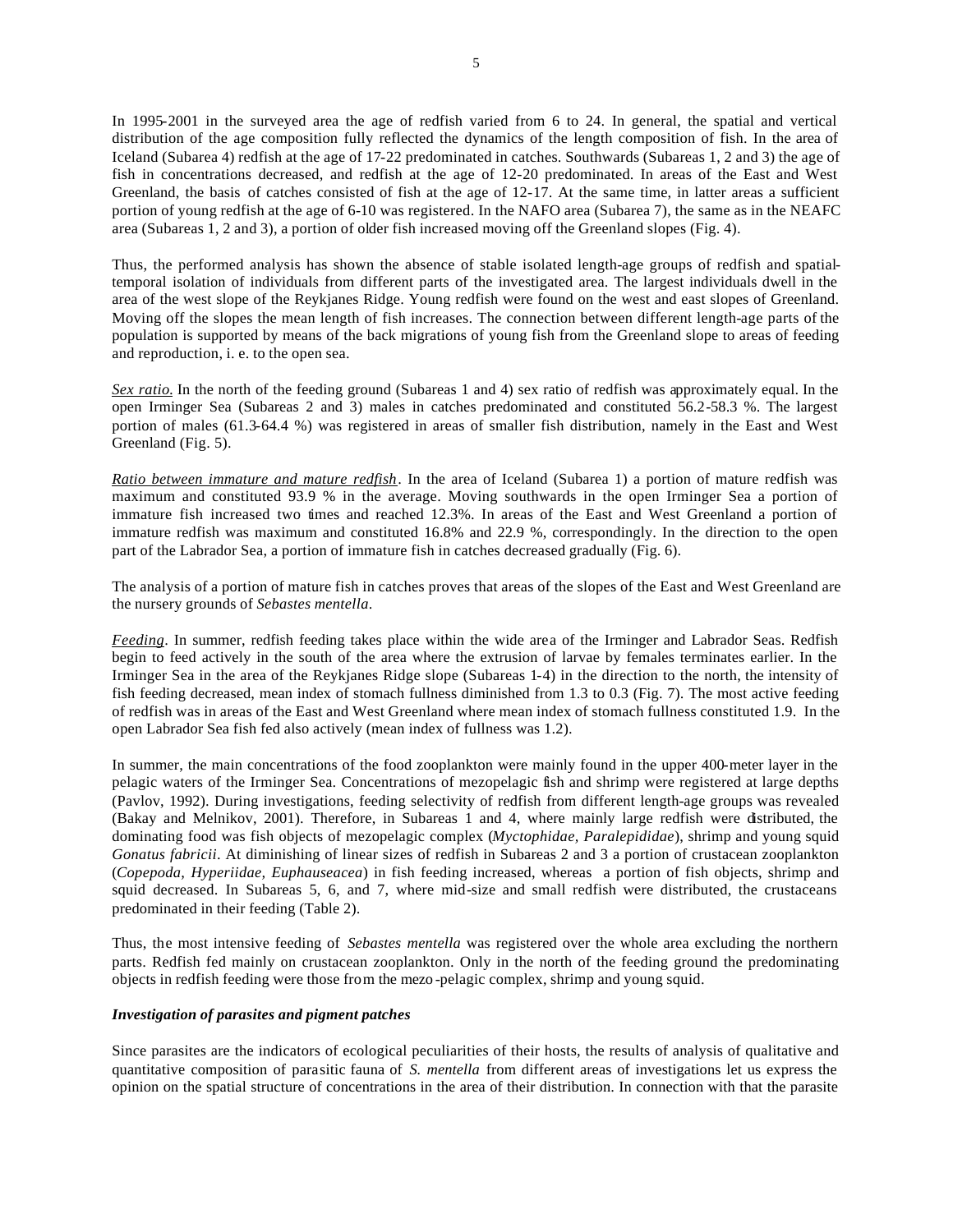fauna of redfish from the seven conventionally marked Subareas within the Regulatory Areas of NAFO and NEAFC was investigated (Fig. 1, Tables 3 and 4).

As it is seen from the tables, the obtained data point as a rule to the equal level of infestation (prevalence and abundance index) both with parasites-indicators (*Myxidium obliquelineolatum, M. incurvatum, Leptotheca adeli, Pseudalataspora sebastei, Hepatoxylon trichiuri pl., Anisakis simplex l., Sphyrion lumpi*) and with parasites of the majority of other species. The registered differences in prevalence of infestation with parasites of the majority of species are not statistically significant ( $P > 0.05$ ) (Table 5). Significances of occurrence of redfish individuals with pigment spots on the skin and inclusions of melanin in muscles were also close to each other ( $P > 0.05$ ). Only rarely found parasites of five species (*Hepatoxylon trichiuri* pl., *Diphyllobothrium* sp. pl., *Anomalotrema koiae*, *Lecithophyllum bothriophoron*, *Acanthocephala* sp. l.) were not observed in redfish from one and sometimes from two Subareas of the NAFO Regulatory Area and in the south-eastern part of the fishery zone of Greenland. This is explained by the fact that in those Subareas there is the larger portion of younger *S. mentella* and less number (3-7 times) of redfish chosen for examination. However, the absence of mentioned parasites in redfish from those Subareas are not statistically significant either  $(P > 0.05)$ .

Statistically significant differences ( $P < 0.05$ ) were registered only in some cases (marked with  $*)$  of insufficiently increased (10.4-26.1 % against 0.7-5.5% in the open areas) occurrence of parasites (*Myxosporea*) of three species (*Myxidium obliquelineolatum, Leptotheca adeli, Pseudalatasporam sebastei*) in areas of the Greenland fishery zone (Table 5). This is explained by the larger than in pelagic waters occurrence of mentioned parasites in young redfish on the Greenland slope. Their recent shift into pelagic waters and relative (to compare with open areas) predomination in the Greenland fishery zone stipulate the increase of peculiar for pelagic redfish rare occurrence of these parasites.

The increased occurrence of Cestoda *Bothriocephalus scorpii* (marked \*\* in Table 5) in redfish from the open Labrador Sea to compare with other areas is caused by the relative predomination in samples of fish caught deeper than 500 m where the dominating food objects of redfish are small fish which are the second intermediate hosts in the life cycle of this parasite.

In general it was revealed that valid differences ( $P > 0.05$ ) in occurrence of the whole parasite fauna complex of redfish between pairs of adjacent areas or groups of areas were absent.

The results of long-term (1982-2001) monitoring of pelagic redfish infestation with copepod *Sphyrion lumpi* and occurrence of fish with pigment patches on the skin show the relatively stable year-to-year level of these events by each of the considered Subarea (Figs. 8, 9, and 10). The level of infestation similar to that mentioned by us has been registered since 1960's both in the Irminger Sea and in the Labrador Sea (Jones, 1968, 1970; Templeman, 1967). The insufficient spatial variability of the redfish infestation level with copepod *S. lumpi* and occurrence of fish with pigment patches has also been registered. Both year-to-year and spatial variability of occurrence of these events are dependant on the length-age and sex composition of the surveyed concentrations in a certain year, since it is known that their occurrence increases with redfish age and is always 1.5–2 times higher in females than in males (Bakay, 1988, 1989, 2000; Bogovsky and Bakay, 1989; Magnusson *et al*., 1992, 1994; Sigurdsson *et al*., 1999 and others). This explains the relatively less infestation of redfish with copepod *S. lumpi* and occurrence of pigment patches in the fishery zone of Greenland and in Labrador, since in the mentioned areas, younger redfish individuals (often immature ones)(Figs. 2 and 3) entering the pelagic waters from the Greenland slope are more often found (Stransky, 2000). In these fish the insufficient infestation with copepod *S. lumpi* and occurrence of pigment patches is observed in the initial period of habitation in pelagic waters.

Results of long-term investigations show that the presence of *S. lumpi* in redfish is a very reliable natural tag if to account not only the alive crustaceans but the signs of their parasitizing since they are kept in fish for a long time (evidently, till the end of the host's life) (Bakay, 2000). In all Subareas of the sea, the peculiarities of redfish infestation with copepod *S. lumpi* were similar. Of the total number of alive crustaceans and signs of their parasitizing, 66-70 % in the average located in the fillet part of redfish, 16-18 % - in the area of the anal opening, 10-12 % - in the abdominal part of redfish and 2-5 % - on the head. Alive *S. lumpi* were found in the average in 7-16 % of redfish at the index of abundance 0.25. After summarizing of all cases of infestation, the prevalence increases to 28.1-43.4 % at the abundance index 0.5-0.6 in males and to 39.8-59.9 % at the abundance index 1.0-1.6 in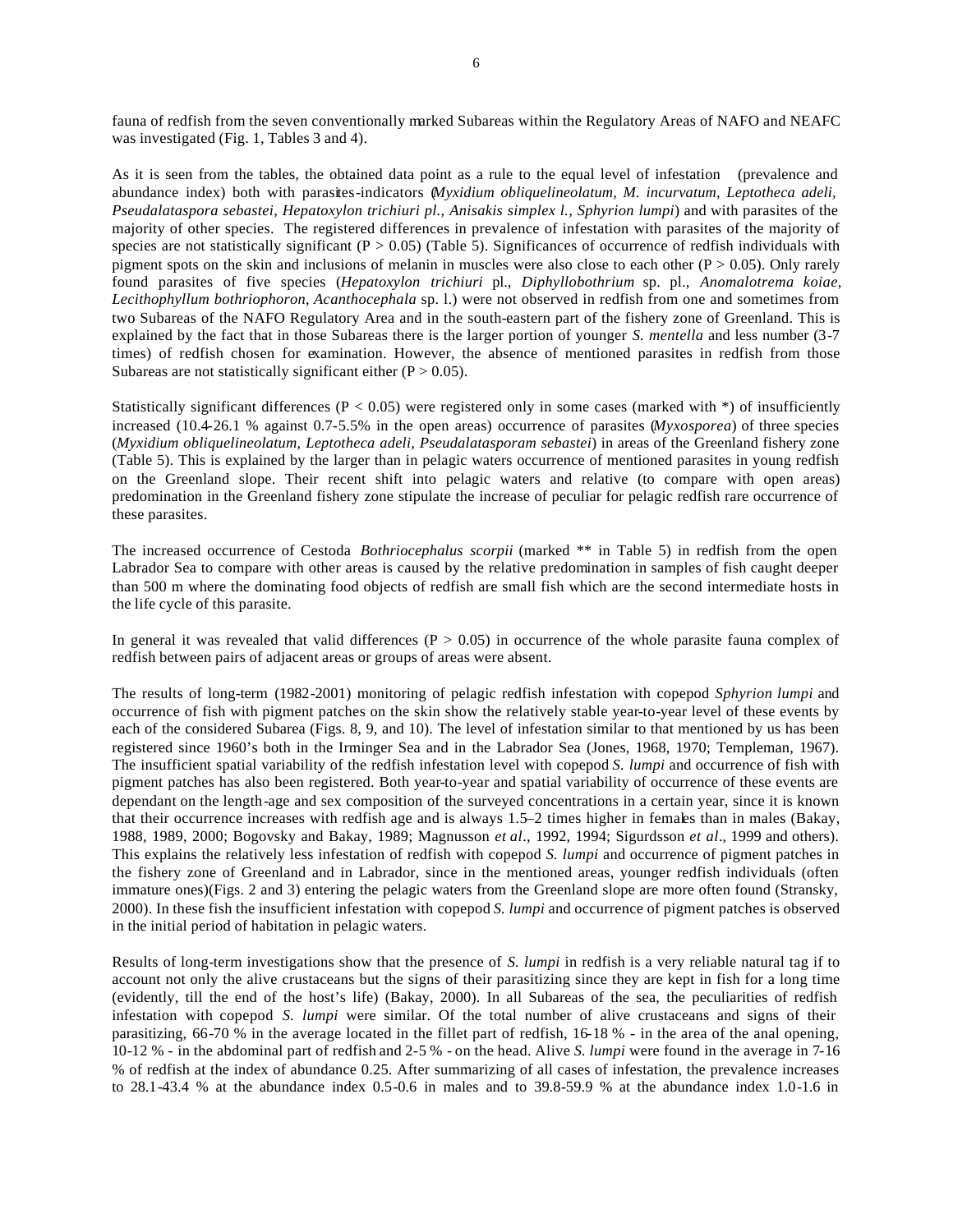females. In all Subareas the level of infestation of females always exceeded that of males (prevalence – 1.3-1.6 times, abundance index - 1.8-2.6 times) (Table 6).

As for the occurrence of redfish with pigment patches on the skin, no sufficient differences by areas and years of investigations were registered (Table 6, Fig. 10). Everywhere in the area the occurrence of patches in females exceeds that in males 1.3-1.8 times. In all areas pigment patches in females were located as a rule (in 95-100 % of cases) on the sides of the body (under the first dorsal fin), and in males – on the head (gill perculum) and on the tail fin (in 80-90 % of cases), more rare - on the pectoral and dorsal fins. The most probable reason of such a specific, long-term and relatively high and stable occurrence of pigment patches on the redfish skin is, to our opinion, recombinations of gene complexes caused by the character of reproduction of *S. mentella* population, the reproductive part of which is distributed in pelagic waters of the Irminger and Labrador Seas (Bogovsky, Bakay and Karasev, 1986; Bogovsky and Bakay, 1989; Bogovsky and Bakay, 1989).

Thus, the similar composition of parasite fauna and a level of infestation with parasites of the majority of species, as well as identical and stable for many years peculiarities of invasion with copepod *S. lumpi* and pigment patches of redfish examined in seven Subareas of the North Atlantic point to the similar conditions of redfish habitation and prove the common origin and the unity of *S. mentella* stock dwelling in pelagic waters of the Irminger Sea and adjacent waters of the Labrador Sea.

#### **Conclusion**

In the result of biological investigations the following conclusions have been made:

- 1. There is a spatial and vertical variability of length-age composition of *Sebastes mentella* feeding concentrations in the Irminger Sea. Redfish of younger groups are mainly distributed in the area of the West and East Greenland slopes within the wide range of depths. Moving off the slopes the mean lengths of fish increases. The largest individuals dwell deeper than 500 m in the area of the Reykjanes Ridge western slope.
- 2. In general, over the whole feeding ground of redfish males dominate. Females predominate insufficiently only in the north of the Irminger Sea.
- 3. Analysis of spatial distribution of length-age composition and a portion of mature redfish corroborates the idea that pelagic *S. mentella* stock in the Irminger and Labrador Seas is recruited from the deep-water areas of the Greenland slope, which are the nursery grounds of the immature part of *Sebastes mentella*. In the process of migration into the pelagic waters from the Greenland slope the maturing individuals distribute within the wide range of depths. Vertical differentiation of length-age groups of redfish takes place later on, when fish go to the areas of oceanic depths of the Irminger and Labrador Seas.
- 4. The most intensive feeding of redfish was observed in the southern part of the open Irminger Sea, in the open Labrador Sea and in the areas of the East and West Greenland. Redfish fed there mainly on crustacean zooplankton. Intensity of redfish feeding was lower in the north of the feeding ground, and fish objects of the mezopelagic complex, as well as shrimp and young squid predominated in redfish stomachs.
- 5. Results of parasite investigations of *S. mentella* prove the absolute similarity of parasite fauna composition and equal levels of invasion with parasites of the majority of the revealed species in all investigated Subareas. The available data point to the identical and stable for many year peculiarities of invasion with copepod *S. lumpi* of redfish examined in all Subareas of the North Atlantic. The occurrence of redfish with pigment patches on the skin is characterized by the relative year-to-year stability, the absence of sufficient differences by the surveyed areas, as well as the presence of location peculiarities of pigment patches in redfish males and females. Year-toyear and spatial variability of the level of invasion with copepod *S. lumpi* and occurrence of pigment patches depend on the length-age and sex composition of investigated concentrations since the occurrence of these events increases with the age of redfish and is always higher in females.

Thus, in the pelagic waters of the Irminger and Labrador Seas in summer the concentrations of *Sebastes mentella* have a complicated structure and are characterized by the sufficient spatial and vertical variability of length-age and sex composition and ratio between mature and immature individuals. This variability is caused by the existence in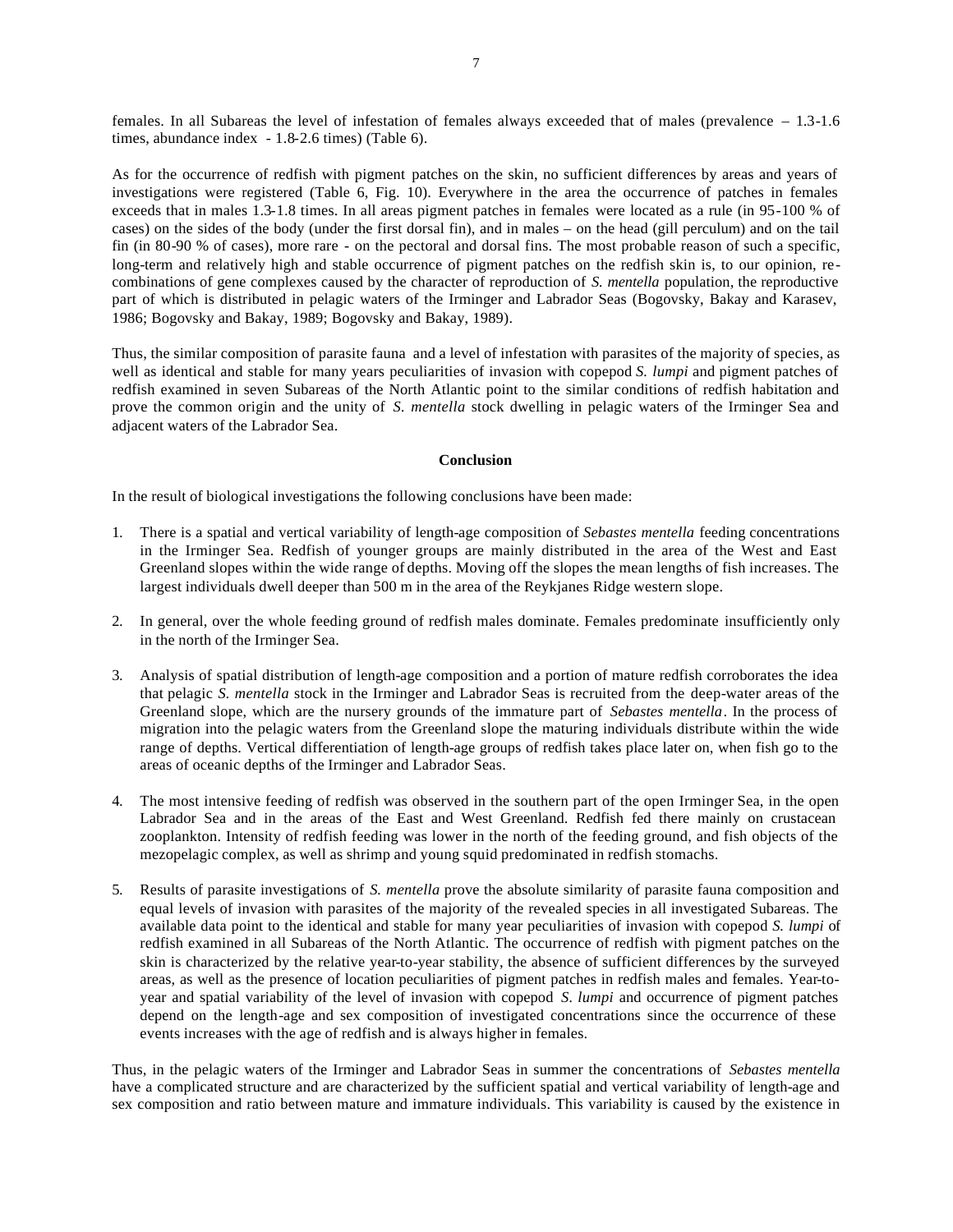the North Atlantic of ontogenetically and geographically differentiated habitats of young and mature redfish and by the fact that redfish are aimed at change of ecological conditions of their existence with the age. The mature and immature parts of the population are connected by means of back migrations of maturing redfish from their habitat to areas of dwelling and reproduction of the mature part of population, i. e. from the Greenland slope to the pelagic waters of the open sea.

Thus, common nursery and feeding grounds, a single migration cycle, the absence of stable isolated groups and spatial-temporal isolation of redfish from different parts of the stock, as well as the absolute similarity of the parasite fauna composition, similar peculiarities of invasion with copepod *S. lumpi* and pigment patches of redfish taken from different Subareas are indicative of the unity of the reproductive part of the *S. mentella* population dwelling in pelagic waters of the Irminger Sea and adjacent area of the Labrador Sea. This means that in pelagic waters of this area of the North Atlantic over 420 thou. miles<sup>2</sup> a single commercial stock of *Sebastes mentella* dwell, the basis of which is the spawning part of the given population.

In connection with that, when discussing problems of seasonal and by areas prohibition of fishery it is appropriate to consider the commercial stock of *Sebastes mentella* in the area of the Irminger Sea and adjacent area of the Labrador Sea as single one and the total allowable catch as a single TAC for this single stock.

#### **References**

ANON. 1998. Report on the Study Group on Redfish Stock. ICES C.M.1998/G:3, Ref.H.

- BAKAY, Yu. I. 1988. Application of results from parasitological investigations in redfish (*Sebastes mentella* Travin) populational structure studies. ICES C.M./G:35.
- BAKAY, Yu. I. 1989. On infestation of marine redfishes (*Sebastes* genus) of the North Atlantic by the copepod *Sphyrion lumpi* (Krøyer, 1845). Proc. Of the Workshop on "*Sphyrion lumpi*". Gustrow (GDR). P. 29-36.
- BAKAY, Yu. I. 1997. On results of usage of parasitological data during studying the intraspecies structure of *Sebastes mentella* Travin of the North Atlantic. The first congress of ichthyologists of Russia. Theses of papers. Moscow. VNIRO. 35 pp. (in Russian).
- BAKAY, Yu. I. 1998. Ecological and geographical characteristics of parasites of *Sebastes fasciatus* Storer. Parasites and diseases of marine and freshwater fishes of the Northern Basin. Selected papers. Murmansk. PINRO. P. 5- 21 (in Russian).
- BAKAY, Yu. I. 1999a. Parasites of redfishes (*Sebastes* genus) of the North Atalantic. Abstract of Doctor Thesis. Moscow. 23 pp. (in Russian).
- BAKAY, Yu. I. 1999b. Ecological and geographical analysis of *Sebastes mentella* parasite fauna in the North Atlantic. Bull. Of the  $19<sup>th</sup> Symp.Soc.$  for Parasitology, vol. 9(1). P. 28.
- BAKAY, Yu. I. 2000. Parasites and pigmented patches as indicators of intraspecific structure of *Sebastes mentella* in the Irminger Sea. ICES C. M. 2000/Z:06.15pp.
- BAKAY, Yu. I. 2001. Results from the analysis of geographical variability in parasite fauna of redfish *Sebastes mentella* from the North Atlantic. Deep-Sea Fisheries Symposium. Sept. 2001/NAFO SCR Doc. 01/115. Serial No. 4503. 11 pp.
- BAKAY, Yu. I., and A. B. KARASEV. 2001. Registration of ectolesions of redfish from *Sebastes* genus in the North Atlantic (methodical guidelines). NAFO SCR Doc. 01/27. Serial No. 4401. 8 pp.
- BAKAY, Yu. I., and S. P. MELNIKOV. 2001. Peculiarities of aggregations of redfish *S. mentella* in the Irminger pelagial. NWWG 2001, Working Document N5.20 pp.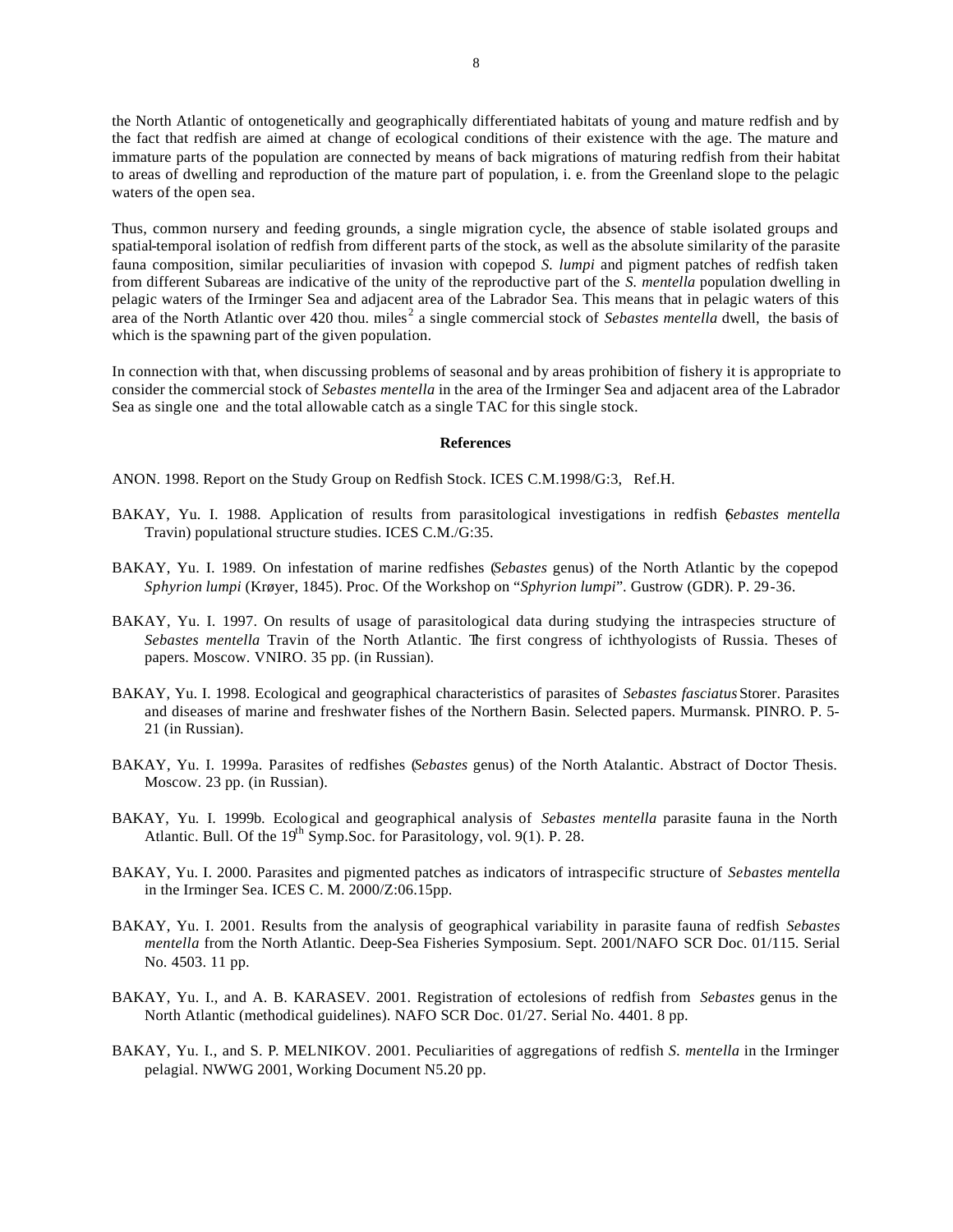- BOGOVSKY, S. P., and Yu. I. BAKAY. 1989. Pigment patches in redfish *Sebastes mentella.* Eksperimentalnaya onkologiya. Vol. 11(3): 18-21 (in Russian).
- BOGOVSKY, S. P., and Yu. I. BAKAY. 1989. Chromatoblastomas and related pigmented lesions in deepwater redfish, *Sebastes mentella* (Travin), from North Atlantic areas, especially from the irminger Sea. Journal of Fish Diseases. No.12:1-13.
- BOGOVSKY, S. P., Yu. I. BAKAY, and A. B. KARASEV. 1986. Hystological investigations of black spots and melanomas in marine *Sebastes mentella*. Eksperimentalnaya i klinicheskaya onkologiya. Tallin. No. 7:114-120 (in Russian).
- BYKHOVSKAYA -PAVLOVSKAYA, I. E. 1985. Parasites of fish. Guidelines on studies. Leningrad. Nauka. 120 pp. (in Russian).
- DOGEL, V. A. 1933. Problems of investigation of fish parasite fauna. Guidelines and problems of ichthyoparasitological investigations. Trudy Leningradskogo obshchestva estestoispytateley. Vol. 62(3): 247- 268 (in Russian).
- DONETS, Z. S., and S. S. SHULMAN. 1973. On methods of investigations of *Myxosporidia (Protozoa: Cnidosporidia)*. Parazitologiya. Vol. 7(2): 191-193 (in Russian).
- GAEVSKAYA, A. V. 1984. Copepod *Sphyrion lumpi* as a bio-tag in populational investigations of *Sebastes mentella*. In: Intra-species differentiation of marine commercial fishes and invertebrates. Trudy AtlantNIRO. Kaliningrad. P. 90-99 (in Russian).
- HERRINGTON, W. 1939. Observations on the life history, occurrence and distribution of the redfish parasite *Sphyrion lumpi*. U. S. Dept. Commerc. Bur. Fish., Miteo Report, 7855. P. 1-12.
- KABATA, Z. 1963. Parasites as biological tags. ICNAF, Spec. publ. No. 4(6). P. 31-37.
- MACKENZIE, K. 1983. Parasites as biological tags in fish population studies. Adv. Appl. Biol. Vol. 7: 251-331.
- MAGNUSSON, J. 1991. Eitt og annad um uthafskarfa. Egir, 1. Tbl 1991.
- MAGNUSSON, J., J. V. MAGNUSSON, and P. SIGURDSON. 1995. On the distribution and biology of the oceanic redfish in March, 1995. ICES C. M./G:40.
- MAGNUSSON, J., J. V. MAGNUSSON, T. SIGURDSSON, P. REYNISSON, C. HAMMER, E. BETHKE, A. PEDCHENKO, E. GAVRILOV, S. MELNIKOV, M. ANTSIFEROV, and V. KISELEVA. 1996. Report on the Joint Icelandic/Ge rman/Russian Acoustic Survey on Oceanic Redfish in the Irminger Sea and Adjacent Waters in June/July, 1996. ICES C. M./G:8 Ref.h. 27 pp.
- MELNIKOV, S. P. 1998. Peculiarities of deepwater redfish, *Sebastes mentella*, distribution by depths in the Irminger Sea. NAFO SCR Doc. 98/16. Ser.No.N2995. 9 pp.
- MELNIKOV, S. P., V. S. MAMYLOV, V. N. SHIBANOV, and A. P. PEDCHENKO. 1998. Results from Russian trawl-acoustic survey on *Sebastes mentella* stock of the Irminger Sea in 1997. ICES CM/O:12. 8 pp.
- PAVLOV, A. I. 1992. Feeding and peculiarities of *Sebastes mentella* distribution in the pelagic waters of the Irminger Sea. In: Investigations of bioresources of the North Atlantic. Selected papers. PINRO. Murmansk. P. 96-116 (in Russian).
- PEDCHENKO, A. P., V. N. SHIBANOV, and S. P. MELNIKOV. 1997. Spatial distribution of deepwater redfish, *Sebastes mentella*, in the Irminger Sea: characteristics of biology and habitat conditions. ICES C. M./CC:03. 15pp.
- PERLMUTTER, A. 1953. Population studies of the Rosefish. Trans. N. Y. Acad. Sci., Vol. 15(3):189-199.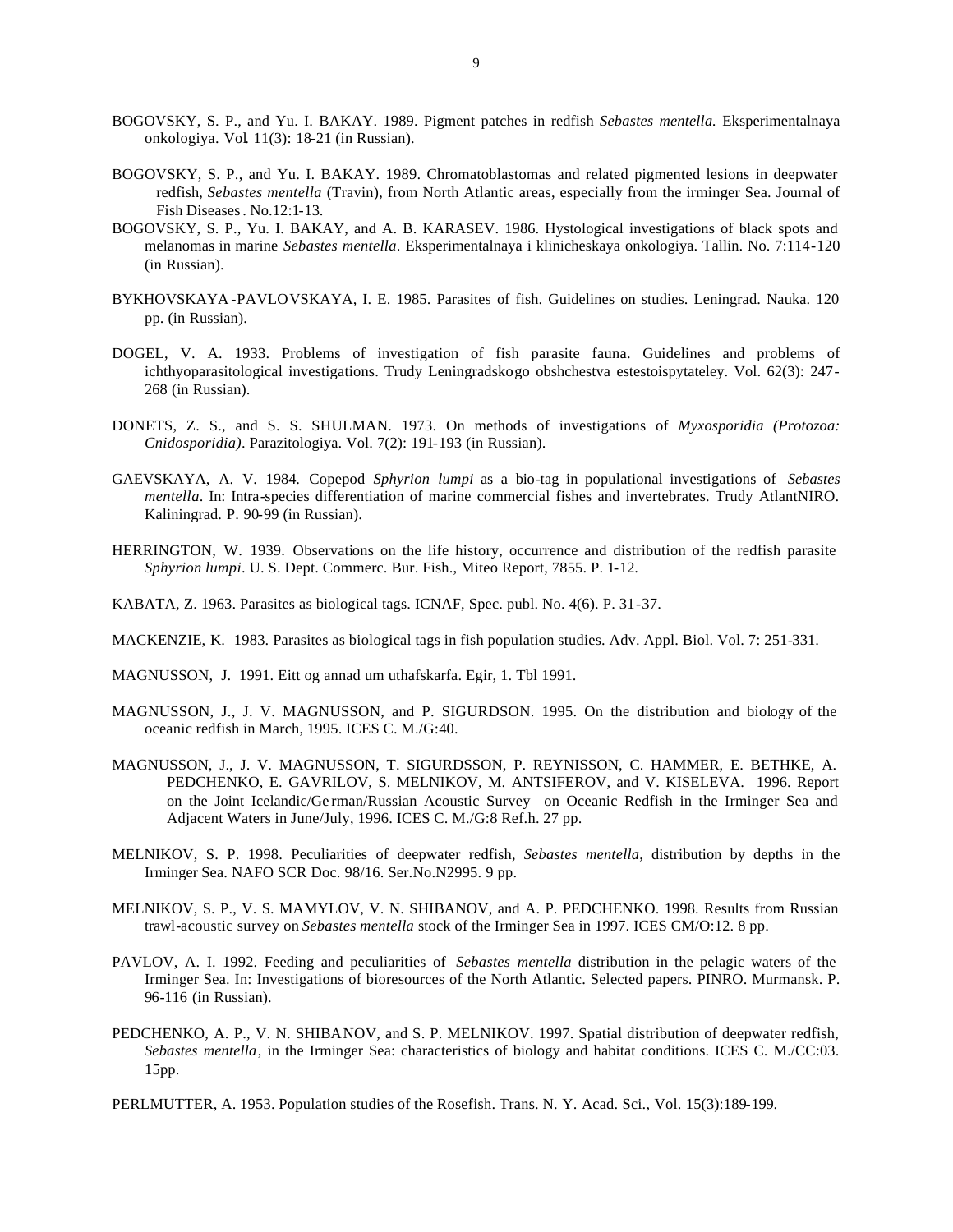- SHIBANOV, V. N., A. P. PEDCHENKO, S. P. MELNIKOV, V. S. MAMYLOV, and M. I. POLISHCHUK. 1996. Assessment and Distribution of the Oceanic-type Redfish, *Sebastes mentella*, in the Irminger Sea in 1995. ICES CM 1996/G:44. 21 pp.
- SIGURDSSON, T., H-J. RATZ, A. PEDCHENKO, V. MAMYLOV, J. MORTENSEN, E. BETHKE, C. STRANSKY, S. MELNIKOV, Yu. BAKAY, and K. DREVETNYAK. 1999. Report on the Joint Icelandic/German/ Russian Acoustic Survey on Pelagic Redfish in the Irminger Sea and Adjacent Waters in June/July, 1999. ICES C.M./ACFM:17. 38 pp.
- SIGURDSSON, T., A. PEDCHENKO, C. STRANSKY, V. MAMYLOV, E. BETHKE, P. REYNISSON, Yu. BAKAY, S. MELNIKOV, S. MALMBERG, K. NEDREÅS, and J. DALEN. 2001. Draft report on the Joint German/Iceland/Norwegian/Russian Trawl-Acoustic Survey on Pelagic Redfish in the Irminger Sea and Adjacent Waters in June/July 2001. NAFO SCR Doc. 01/161. 32 pp.
- SINDERMANN, C. J. 1961. Parasitological tags for redfish of the western North Atlantic. Rapp. Et proces-varnaux reunions. Conseil Perman. Intern. Expl. Mer. Vol.150: 111-117.
- STRANSKY, C. 2000. Migration of juvenile deep-sea redfish *Sebastes mentella* Travin from the East Greenland shelf into the central Irminger Sea. ICES C.M./N:28.
- TEMPLEMAN, W. 1967. Adult redfish, *Sebastes mentella*, pelagic over oceanic depths in the Labrador Sea. J. Fish. Res. Bd. Canada. Vol. 6(24): 1275-1290.
- TEMPLEMAN, W., and H. SQUIRES. 1960. Incidence and distribution of infestation by *Sphyrion lumpi* (Krøyer) on the redfish, *Sebastes marinus* (L), of the Western North Atlantic. J. Fish. Res. Bd. Canada. Vol.17(1): 9-31.
- YANULOV, K. P. 1962. On groups of *Sebastes mentella* Travin in the Labrador-Newfoundland area. In: The Soviet fisheries investigations in the north-western part of the Atlantic Ocean. Moscow. P. 285-296 (in Russian).

ZAKHAROV, G. P. 1964. Redfish above the Ocean Depths. ICNAF Research Doc. Bull. No. 1. P. 39-42.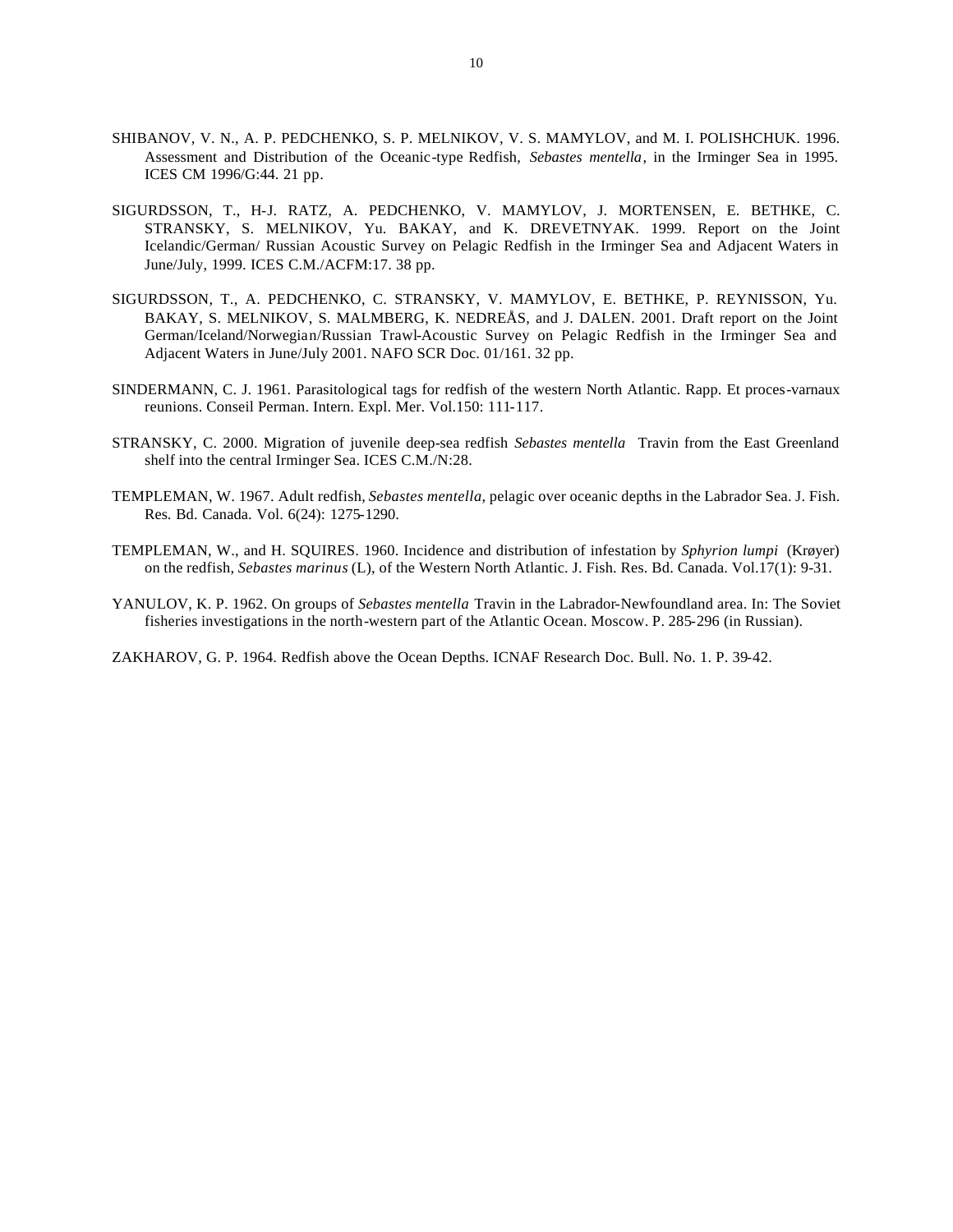Table 1. Volume of the analyzed ichthyological material

| Kind of work         | No., spec. |
|----------------------|------------|
| Mass measuring       | 69949      |
| Analysis of maturity | 13795      |
| Feeding analysis     | 6425       |

Table 2. Diet (%) of *Sebastes mentella* by Subareas groups in the Irminger Sea in 1995-2001

| Food<br>Composition | <b>Subareas</b>            |      |      |                              |      |      |      |  |  |  |  |  |  |  |
|---------------------|----------------------------|------|------|------------------------------|------|------|------|--|--|--|--|--|--|--|
|                     |                            | 2    | 3    | $\overline{4}$               | 5    | 6    | 7    |  |  |  |  |  |  |  |
| Calanus             | 11,5                       | 31,4 | 26,6 | $\overline{\phantom{a}}$     | 25,2 | 29,9 | 20,4 |  |  |  |  |  |  |  |
| Euphausiids         | 4,6                        | 9,4  | 11,1 | 4,0                          | 19,4 | 11,6 | 6,5  |  |  |  |  |  |  |  |
| <i>Themisto</i>     | 10,9                       | 30,6 | 29,5 | 4,0                          | 25,8 | 40,2 | 46,4 |  |  |  |  |  |  |  |
| Sagitta             | 0,3                        | 2,1  | 4,1  | $\qquad \qquad \blacksquare$ | 3,2  | 4,6  | 1,5  |  |  |  |  |  |  |  |
| Shrimp              | 17,0                       | 6,3  | 6,0  | 20,0                         | 5,9  | 1,1  | 2,8  |  |  |  |  |  |  |  |
| Squid               | 29,4                       | 12,3 | 8,6  | 16,0                         | 13,8 | 7,5  | 8,1  |  |  |  |  |  |  |  |
| Fish                | 18,3<br>4,8<br>5,5<br>36,0 |      | 4,9  | 4,0                          | 5,9  |      |      |  |  |  |  |  |  |  |
| Other species       | 8,0                        | 3,1  | 8,6  | 20,0                         | 1,8  | 1,1  | 8,4  |  |  |  |  |  |  |  |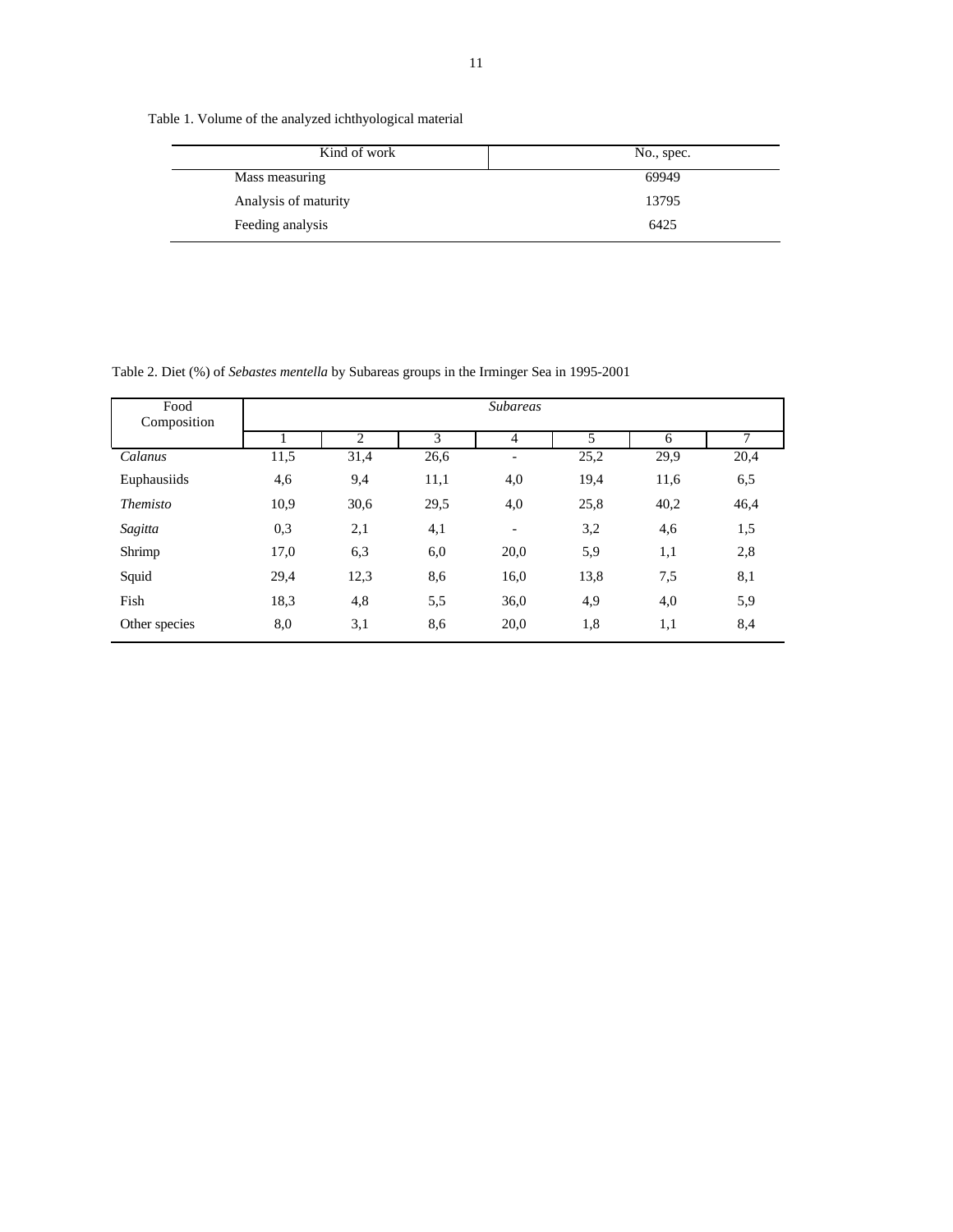|                                  |             |           | Open sea           | Southeast of Greenland fishing<br>area |             | Southwest of EEZ<br>of Iceland |                          |           |                  |           |  |
|----------------------------------|-------------|-----------|--------------------|----------------------------------------|-------------|--------------------------------|--------------------------|-----------|------------------|-----------|--|
| Parasites.                       | Subarea 1   |           | Subarea 2          |                                        | Subarea 3   |                                | (Subarea 5)              |           | (Subarea 4)      |           |  |
| bio-tags                         | $(n = 434)$ |           |                    | $(n = 218)$                            | $(n = 183)$ |                                | $(n = 67)$               |           | $(n = 55)$       |           |  |
|                                  | Prevalence, | Abundance | Prevalence,        | Abundance                              | Prevalence, | Abundance                      | Prevalence,              | Abundance | Prevalence,      | Abundance |  |
|                                  | $\%$        | index     | $\%$               | index                                  | $\%$        | index                          | %                        | index     | %                | index     |  |
| Myxidium incurvatum              | 4,8         |           | 6,0                | $^{+}$                                 | 3,3         | $^{+}$                         | 7,5                      | $+$       | $\overline{5,5}$ |           |  |
| M. obliquelineolatum             | 4,6         |           | 3,2                |                                        | 4,9         |                                | 10,4                     |           | 3,6              |           |  |
| Leptotheca adeli                 | 0,7         |           | 0,9                |                                        | 1,1         |                                | 1,5                      |           | 5,5              |           |  |
| Pseudalataspora sebastei         | 0.9         |           | 2,3                |                                        | 2,2         |                                | 3,0                      |           | 9,1              |           |  |
| Bothriocephalus scorpii          | 10.1        | 0.13      | 8.3                | 0,23                                   | 12,6        | 0.21                           | 7,5                      | 0,12      | 5,5              | 0.05      |  |
| Hepatoxylon trichiuri pl.        | 0,5         | 0.005     | 0.5                | 0,005                                  | 1,6         | 0,02                           | 3,0                      | 0,03      | 3,6              | 0,04      |  |
| Scolex pleuronectis pl.          | 8,8         | 0,14      | 13,8               | 0,33                                   | 15,8        | 0,58                           | 16,4                     | 0,19      | 9,1              | 0,09      |  |
| Phyllobothrium sp. pl.           | 0,9         | 0,02      | 1,4                | 0,03                                   | 2,2         | 0,06                           | 1,5                      | 0,03      | 1,8              | 0,02      |  |
| Diphyllobothrium sp. pl.         | 0,5         | 0,005     | 0.5                | 0,005                                  | 0,5         | 0,005                          | $\overline{\phantom{a}}$ |           | 1,8              | 0,02      |  |
| Grillotia sp. pl.                | 0.9         | 0,01      | 0.9<br>0,01<br>1,1 |                                        | 0,01        | 1,5<br>0,02                    |                          | 1,8       | 0,02             |           |  |
| Derogenes varicus                | 0,5         | 0,005     | 0,5                | 0,005                                  | 1,6         | 0,02                           | 1,5                      | 0,02      |                  |           |  |
| Podocotyle reflexa               | 0,9         | 0,01      | 2,8                | 0,03                                   | 2,2         | 0,02                           | 1,5                      | 0,02      | 3,6              | 0,04      |  |
| Anomalotrema koiae               | 0.9         | 0,01      | 1,4                | 0,01                                   | 1,1         | 0,01                           | $\overline{\phantom{a}}$ |           | 1,8              | 0,02      |  |
| Lecithophyllum bothriophoron     | 0.7         | 0,007     | 0,5                | 0,005                                  | 3,8         | 0,09                           |                          |           | 1,8              | 0,02      |  |
| Anisakis simplex 1. <sup>1</sup> | 79,0        | 6,3       | 83,9               | 6,6                                    | 78,7        | 6,0                            | 79,1                     | 4,03      | 74,5             | 5,3       |  |
| A. simplex 1. $2$                | 46,5        | 1,5       | 50,0               | 1,2                                    | 48,1        | 1,2                            | 34,3                     | 0,64      | 38,2             | 1,15      |  |
| Hysterothylacium adun            | 5,5         | 0.13      | 8,7                | 0,12                                   | 7,8         | 0,13                           | 8,9                      | 0,12      | 5,5              | 0,07      |  |
| Acanthocephala sp. l.            | 0,7         | 0,007     | 0,5                | 0,005                                  | 0,5         | 0,005                          |                          |           |                  |           |  |
| Sphyrion lumpi <sup>3</sup>      | 42,7        | 1,0       | 46,9               | 0,93                                   | 46,2        | 1,1                            | 36,6                     | 0.8       | 52,3             | 1,1       |  |
| Pigment patches on the skin      | 20,2        | $^{+}$    | 23,9               | $+$                                    | 24,9        | $+$                            | 18,7                     | $+$       | 19,2             | $^{+}$    |  |
| Melanin in muscles               | 47,1        |           | 41,9               | $^{+}$                                 | 39,3        | $^{+}$                         | 47,7                     |           | 40,3             | $^{+}$    |  |

Table 3. Parasite fauna of *Sebastes mentella* from different Subareas of the Irminger Sea (NEAFC Regulatory Area)

**Note:** n – examined fish (spec.), <sup>1</sup> – invasion of all fish with *A. simplex*, <sup>2</sup> - invasion of the abdominal muscles with *A. simplex*, <sup>3</sup> – invasion with the account of alive *S. lumpi* and signs of their parasitizi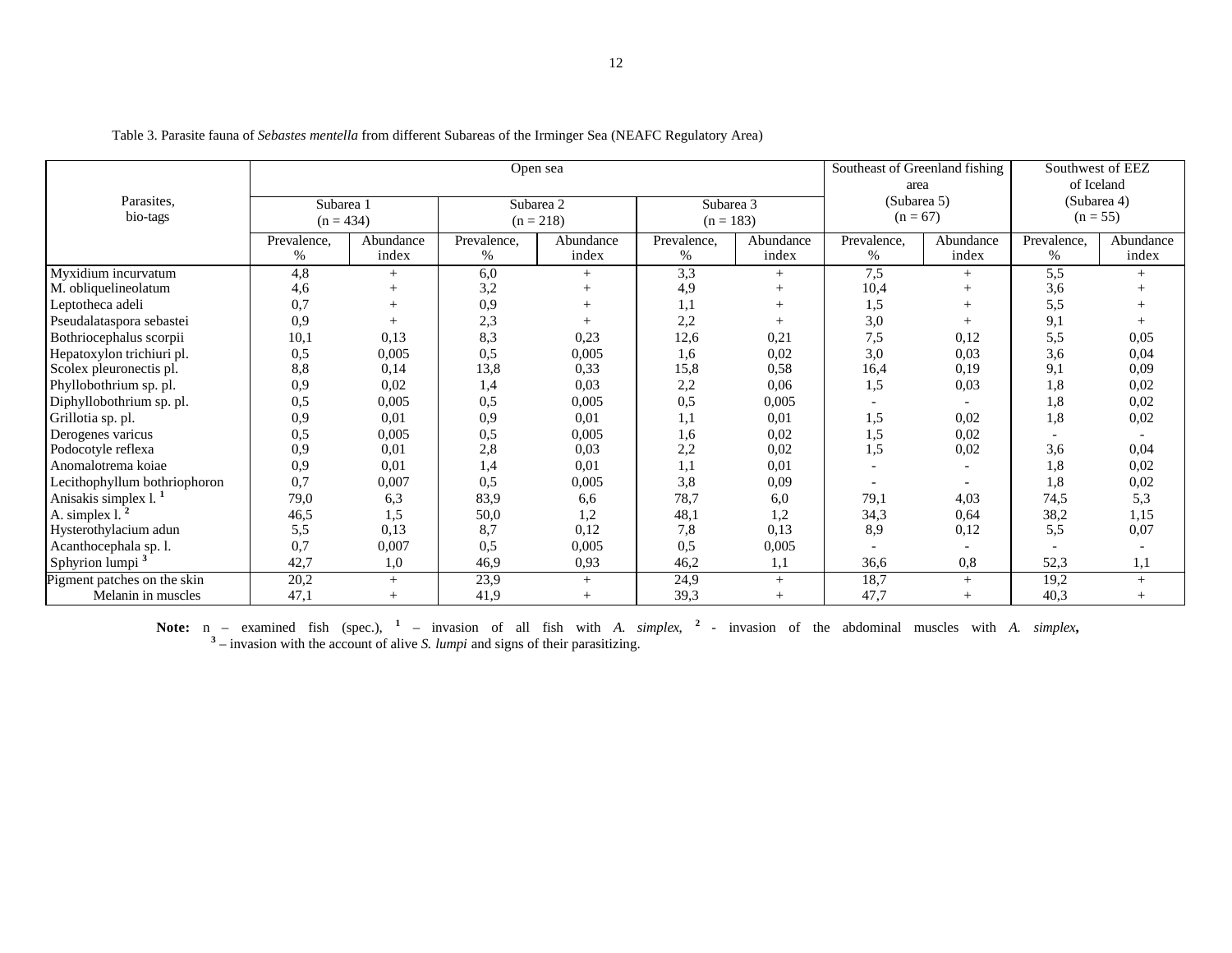| Parasites.<br>bio-tags           | Subarea 7 (open sea) | $(n = 93)$      | Subarea 6<br>(Greenland fishing area)<br>$(n = 46)$ |                 | Summarized by NAFO<br>Regulatory Area<br>$(n = 139)$ |                 |  |  |
|----------------------------------|----------------------|-----------------|-----------------------------------------------------|-----------------|------------------------------------------------------|-----------------|--|--|
|                                  | Prevalence, %        | Abundance index | Prevalence, %                                       | Abundance index | Prevalence, %                                        | Abundance index |  |  |
| Myxidium incurvatum              | 3,2                  | $^{+}$          | 6,5                                                 | $^{+}$          | 4,3                                                  | $+$             |  |  |
| M. obliquelineolatum             | 5,4                  |                 | 21,7                                                |                 | 10,8                                                 |                 |  |  |
| Leptotheca adeli                 | 2,2                  |                 | 26,1                                                |                 | 10,1                                                 |                 |  |  |
| Pseudalataspora sebastei         | 2,2                  |                 | 13,0                                                |                 | 5,8                                                  |                 |  |  |
| Bothriocephalus scorpii          | 20,4                 | 0,35            | 4,3                                                 | 0,04            | 15,1                                                 | 0,25            |  |  |
| Scolex pleuronectis pl.          | 7,7                  | 0,22            | 6,5                                                 | 0,22            | 7,2                                                  | 0,22            |  |  |
| Phyllobothrium sp. pl.           | 1,1                  | 0,02            | 2,2                                                 | 0,02            | 1,4                                                  | 0,02            |  |  |
| Grillotia sp. pl.                | 1,1                  | 0,01            |                                                     |                 | 0,7                                                  | 0,01            |  |  |
| Derogenes varicus                | 1,1                  | 0,01            |                                                     |                 | 0,7                                                  | 0,01            |  |  |
| Podocotyle reflexa               | 1,1                  | 0.01            | 4,3                                                 | 0,04            | 2,2                                                  | 0,02            |  |  |
| Anomalotrema koiae               | 1,1                  | 0.01            | 4,3                                                 | 0,11            | 2,2                                                  | 0,06            |  |  |
| Lecithophyllum bothriophoron     | 2,2                  | 0,02            |                                                     |                 | 1,4                                                  | 0,01            |  |  |
| Anisakis simplex 1. <sup>1</sup> | 82,8                 | 5,54            | 65,2                                                | 4,43            | 77,0                                                 | 5,17            |  |  |
| A. simplex 1. <sup>2</sup>       | 38,7                 | 0,83            | 23,9                                                | 0.65            | 33,8                                                 | 0,77            |  |  |
| Hysterothylacium aduncum         | 10,7                 | 0,12            | 4,3                                                 | 0,07            | 8,6                                                  | 0,10            |  |  |
| Echinorhynchus sp.               |                      |                 | 2,2                                                 | 0,02            | 0,7                                                  | 0,01            |  |  |
| Sphyrion lumpi <sup>3</sup>      | 43,0                 | 1,0             | 33,5                                                | 0,8             | 39,4                                                 | 0.9             |  |  |
| S. lumpi <sup>4</sup>            | 7,5                  | 0,22            | 14,7                                                | 0,3             | 11,1                                                 | 0,25            |  |  |
| Pigment patches on the skin      | 19,3                 | $^{+}$          | 18,3                                                | $+$             | 19,0                                                 | $^{+}$          |  |  |
| Melanin in muscles               | 47,3                 |                 | 32,6                                                |                 | 42,4                                                 |                 |  |  |

Table 4. Parasite fauna of *Sebastes mentella* from different Subareas of the Labrador Sea (NAFO Regulatory Area)

**Note:** n – examined fish (spec.), <sup>1</sup> – invasion of all fish with *A. simplex*, <sup>2</sup> - invasion of the abdominal muscles with *A. simplex*, <sup>3</sup> – invasion with interval and signs of their parasitizing; <sup>4</sup> - invasion with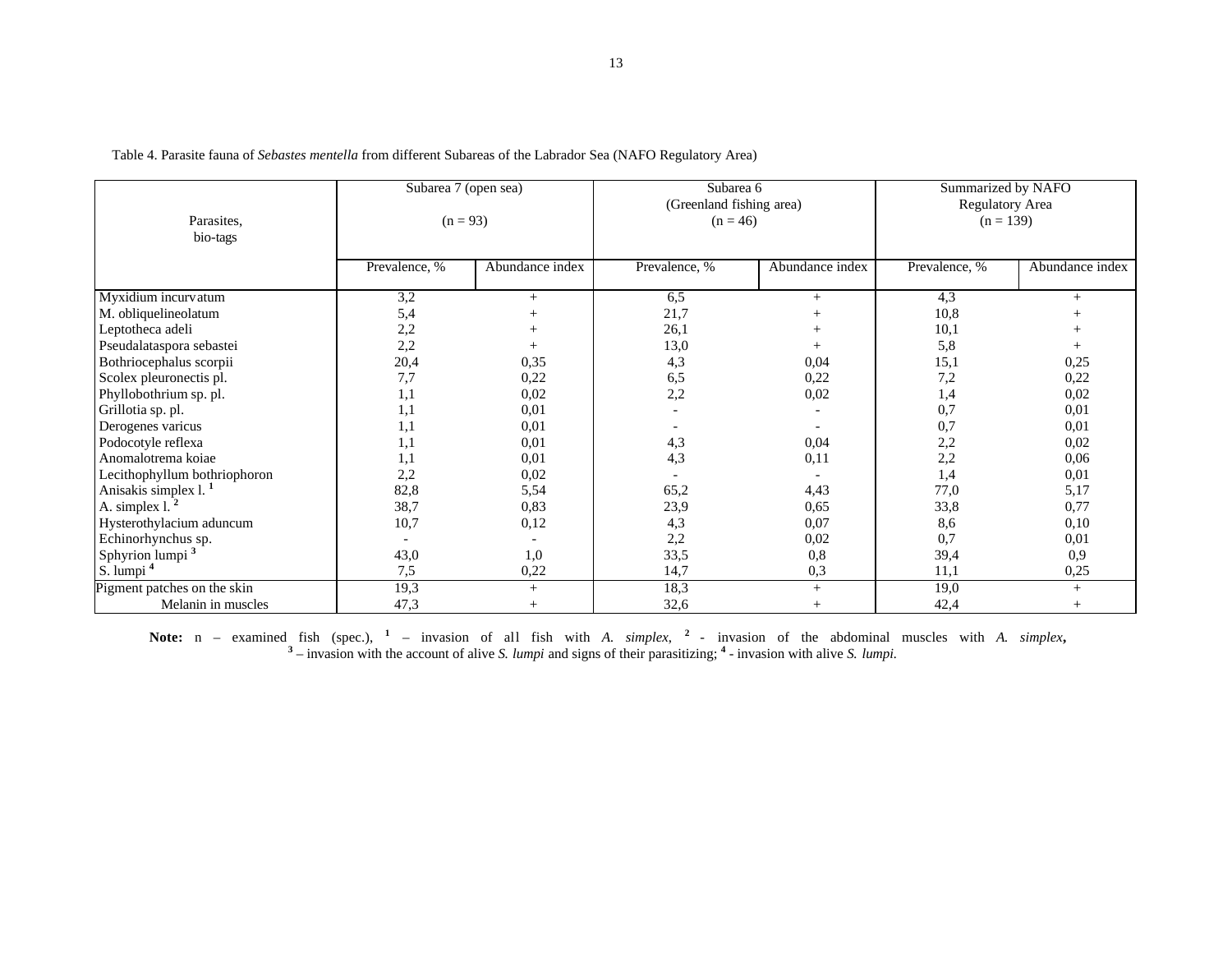|                                      | Southwest of EEZ         | Open part of Irminger Sea |             |             | of<br>Open<br>part       | Southeast of             | Southwest of             |               |
|--------------------------------------|--------------------------|---------------------------|-------------|-------------|--------------------------|--------------------------|--------------------------|---------------|
| Parasites.                           | of Iceland               |                           |             |             | Labrador Sea             | Greenland                | Greenland                |               |
| bio-tags                             | (Subarea 4)              | Subarea 1                 | Subarea 2   | Subarea 3   | (Subarea 7)              | fishing area             | fishing area             | P             |
|                                      | $(n = 55)$               |                           |             |             |                          | (Subarea 5)              | (Subarea 6)              |               |
|                                      |                          | $(n = 434)$               | $(n = 218)$ | $(n = 183)$ | $(n = 93)$               | $(n = 67)$               | $(n = 46)$               |               |
| Myxidium incurvatum                  | 5.5                      | 4.8                       | 6.0         | 3.3         | 3,2                      | 7.5                      | 6.5                      | > 0.05        |
| M. obliquelineolatum                 | 3,6                      | 4,6                       | 3,2         | 4,9         | 5,4                      | $10,4*$                  | $21.7*$                  | ${}< 0.05$    |
| Leptotheca adeli                     | 5,5                      | 0,7                       | 0,9         | 1,1         | 2,2                      | 1,5                      | $26,1*$                  | ${}_{< 0.05}$ |
| Pseudalataspora sebastei             | 9,1                      | 0,9                       | 2,3         | 2,2         | 2,2                      | 3,0                      | $13.0*$                  | < 0.05        |
| Bothriocephalus scorpii              | 5,5                      | 10.1                      | 8,3         | 12,6        | $20,4**$                 | 7,5                      | 4,3                      | ${}_{< 0.05}$ |
| Hepatoxylon trichiuri pl.            | 3,6                      | 0,5                       | 0,5         | 1,6         |                          | 3,0                      |                          | > 0.05        |
| Scolex pleuronectis pl.              | 9,1                      | 8.8                       | 13,8        | 15,8        | 7,7                      | 16,4                     | 6,5                      | > 0.05        |
| $\overline{Phvll}$ obothrium sp. pl. | 1.8                      | 0,9                       | 1,4         | 2,2         | 1,1                      | 1,5                      | 2,2                      | > 0.05        |
| Diphyllobothrium sp. pl.             | $\cdot$ .8               | 0,5                       | 0.5         | 0,5         | $\overline{\phantom{a}}$ | $\overline{\phantom{a}}$ | $\overline{\phantom{a}}$ | > 0.05        |
| Grillotia sp. pl.                    | $\mathbf{.8}$            | 0,9                       | 0.9         | 1,1         | 1,1                      | 1,5                      | $\overline{a}$           | > 0.05        |
| Derogenes varicus                    | $\overline{\phantom{0}}$ | 0.5                       | 0.5         | 1.6         | 1,1                      | 1,5                      | $\overline{\phantom{0}}$ | > 0.05        |
| Podocotyle reflexa                   | 3,6                      | 0.9                       | 2,8         | 2,2         | 1,1                      | 1.5                      | 4.3                      | > 0.05        |
| Anomalotrema koiae                   | 1.8                      | 0,9                       | 1,4         | 1,1         | 1,1                      | $\overline{a}$           | 4,3                      | > 0.05        |
| Lecithophyllum bothriophoron         | 1.8                      | 0,7                       | 0.5         | 4,2         | 2,2                      |                          |                          | > 0.05        |
| Anisakis simplex l.                  | 74,5                     | 79,0                      | 83,9        | 78,7        | 82,8                     | 79,1                     | 65,2                     | > 0.05        |
| Hysterothylacium aduncum             | 5,5                      | 5.5                       | 8,7         | 7,8         | 10,7                     | 8,9                      | 4,3                      | > 0.05        |
| Acanthocephala sp. 1.                | $\overline{\phantom{a}}$ | 0,7                       | 0,5         | 0,5         | $\overline{\phantom{a}}$ | $\overline{\phantom{a}}$ | 2,2                      | > 0.05        |
| Sphyrion lumpi <sup>1</sup>          | 52,3                     | 42,7                      | 46,9        | 46,2        | 43,0                     | 36,6                     | 33,5                     | > 0.05        |
| Pigment patches on the skin          | 19,2                     | 20,2                      | 23,9        | 24,9        | 19,3                     | 18.7                     | 18,3                     | > 0.05        |
| Melanin in muscles                   | 40,3                     | 47,1                      | 41,9        | 39,3        | 47,3                     | 47,7                     | 32,6                     | > 0,05        |

Table 5. Occurrence (prevalence, %) of parasites in redfish *Sebastes mentella* from different Subareas of pelagic waters of the North Atlantic

**Note: P** – statistical significance of difference between occurrence; **n** – examined fish (spec.); <sup>1</sup> - invasion with the account of alive *S. lumpi* and signs of their parasitizing.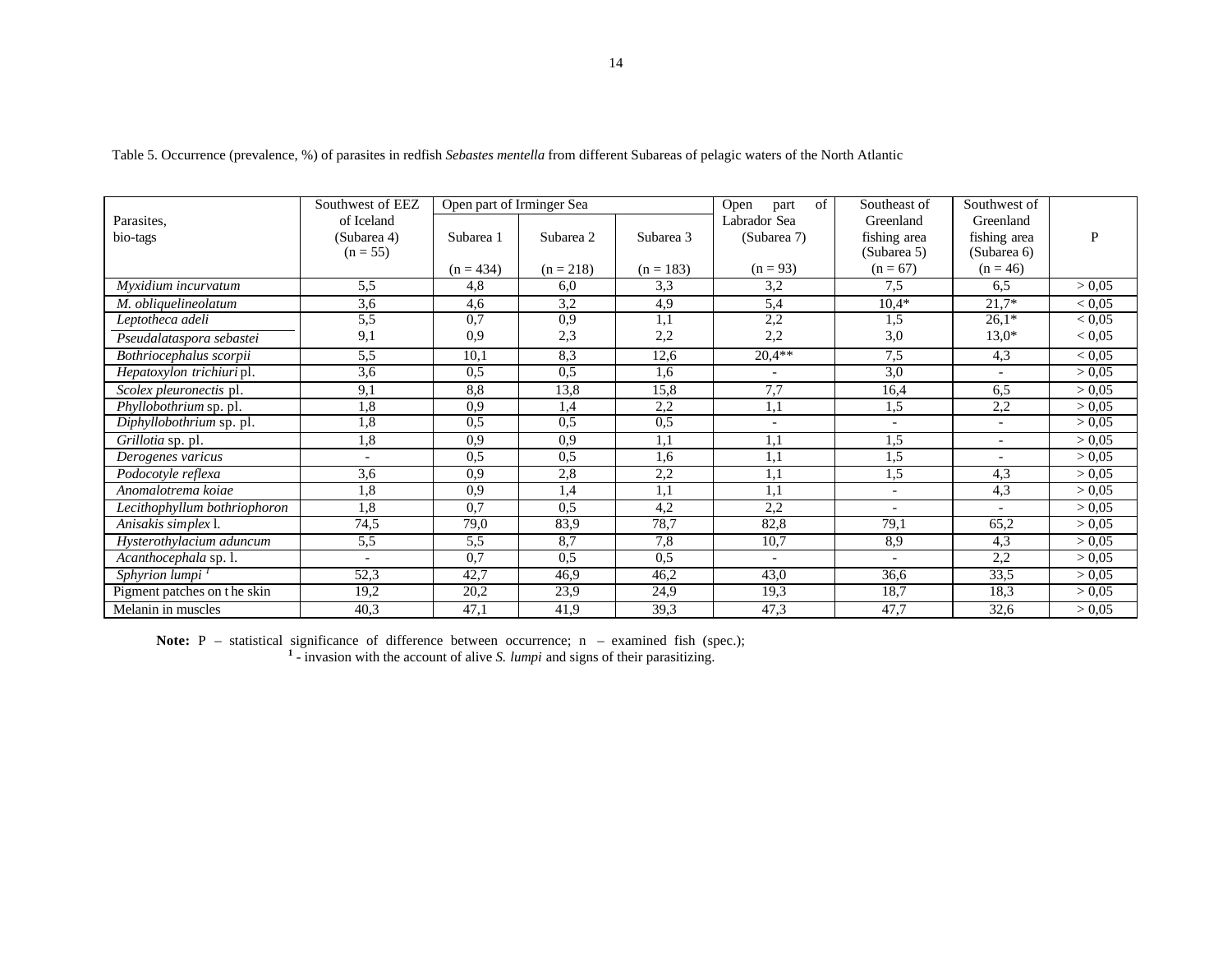|                                                   |                     |               |                                         | <b>NEAFC</b> | <b>NAFO</b> |                           |                           |          |
|---------------------------------------------------|---------------------|---------------|-----------------------------------------|--------------|-------------|---------------------------|---------------------------|----------|
|                                                   | Invasion            |               | Southwest of EEZ of Open sea<br>Iceland |              |             | Southeast of<br>Greenland | Southwest of<br>Greenland | Open sea |
|                                                   |                     |               |                                         | north        | south       | fishing area              | fishing area              |          |
|                                                   |                     | males         | 43,4                                    | 38,2         | 37,9        | 26,9                      | 28,1                      | 34,2     |
|                                                   | Prevalence,<br>$\%$ | females       | 59,9                                    | 49,5         | 58,4        | 44,1                      | 39,8                      | 48,7     |
| Invasion level<br>with copepod<br>Sphyrion lumpi* |                     | males+females | 52,3                                    | 42,7         | 46,2        | 36,6                      | 33,5                      | 40,2     |
|                                                   | Abundance           | males         | 0,6                                     | 0,6          | 0,6         | 0,5                       | 0,6                       | 0,6      |
|                                                   | index               | females       | 1,6                                     | 1,3          | 1,4         | 1,0                       | 1,1                       | 1,2      |
|                                                   |                     | males+females | 1,1                                     | 1,0          | 1,0         | 0,8                       | 0,8                       | 0,9      |
| Occurrence of fish                                |                     | males         | 15,8                                    | 15,5         | 20,1        | 13,8                      | 16,5                      | 15,1     |
| with pigment patches<br>on the skin, %            |                     | females       | 22,5                                    | 23,8         | 32,7        | 23,0                      | 21,6                      | 27,1     |
|                                                   |                     | males+females | 19,2                                    | 20,2         | 24,9        | 18,7                      | 18,3                      | 19,3     |

| Table ( | evel                                                      | ΟĪ | 1nvas10n | with | parasitic | ic conenod | Sphyrion | lumpi | and | occurrence | Οİ | pigment | patches on the |  |  | skin of redfish | Sebastes |  |
|---------|-----------------------------------------------------------|----|----------|------|-----------|------------|----------|-------|-----|------------|----|---------|----------------|--|--|-----------------|----------|--|
|         | from different Subareas in June-July 2001 (Russian data). |    |          |      |           |            |          |       |     |            |    |         |                |  |  |                 |          |  |

\* - prevalence (%) and abundance index are given with the account of signs of parasitizing of *S. lumpi* (alive *S. lumpi* + old cephalothoraxes of *S. lumpi*).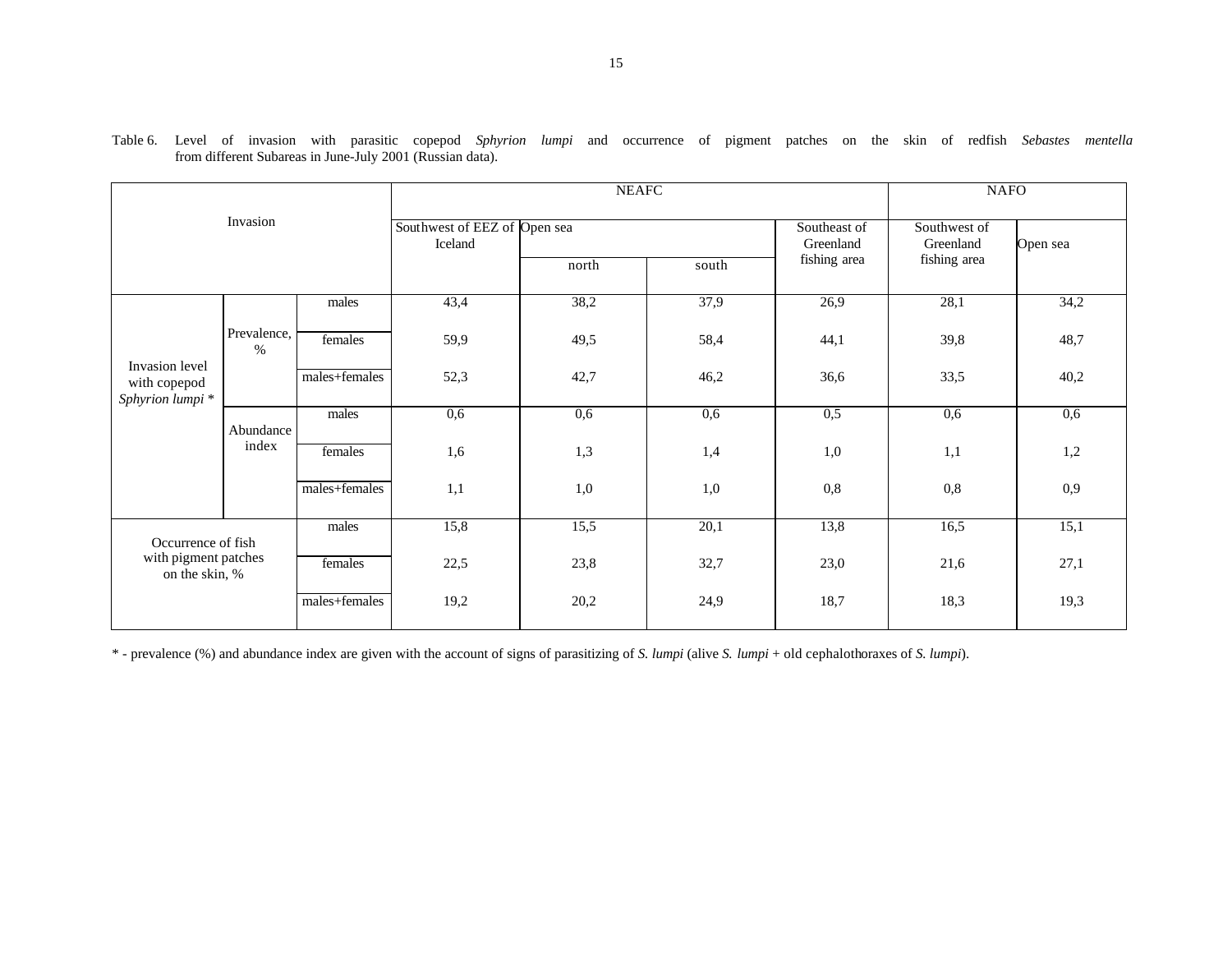

Fig. 1. Conventional division of the area surveyed by seven Subareas.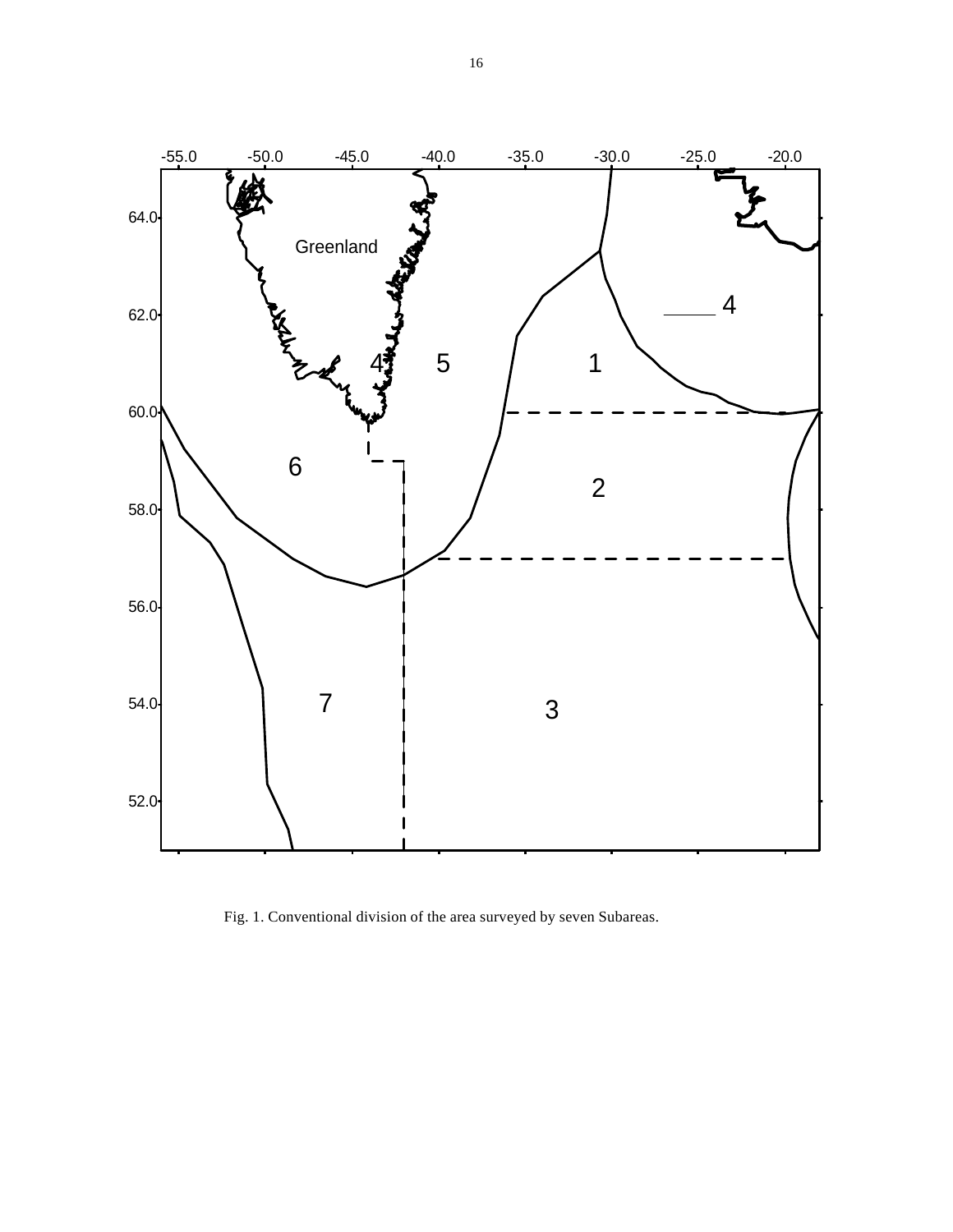

Fig. 2. Length composition of redfish by Subareas in the NEAFC and NAFO Regulatory Areas in June-August, 1995-2001.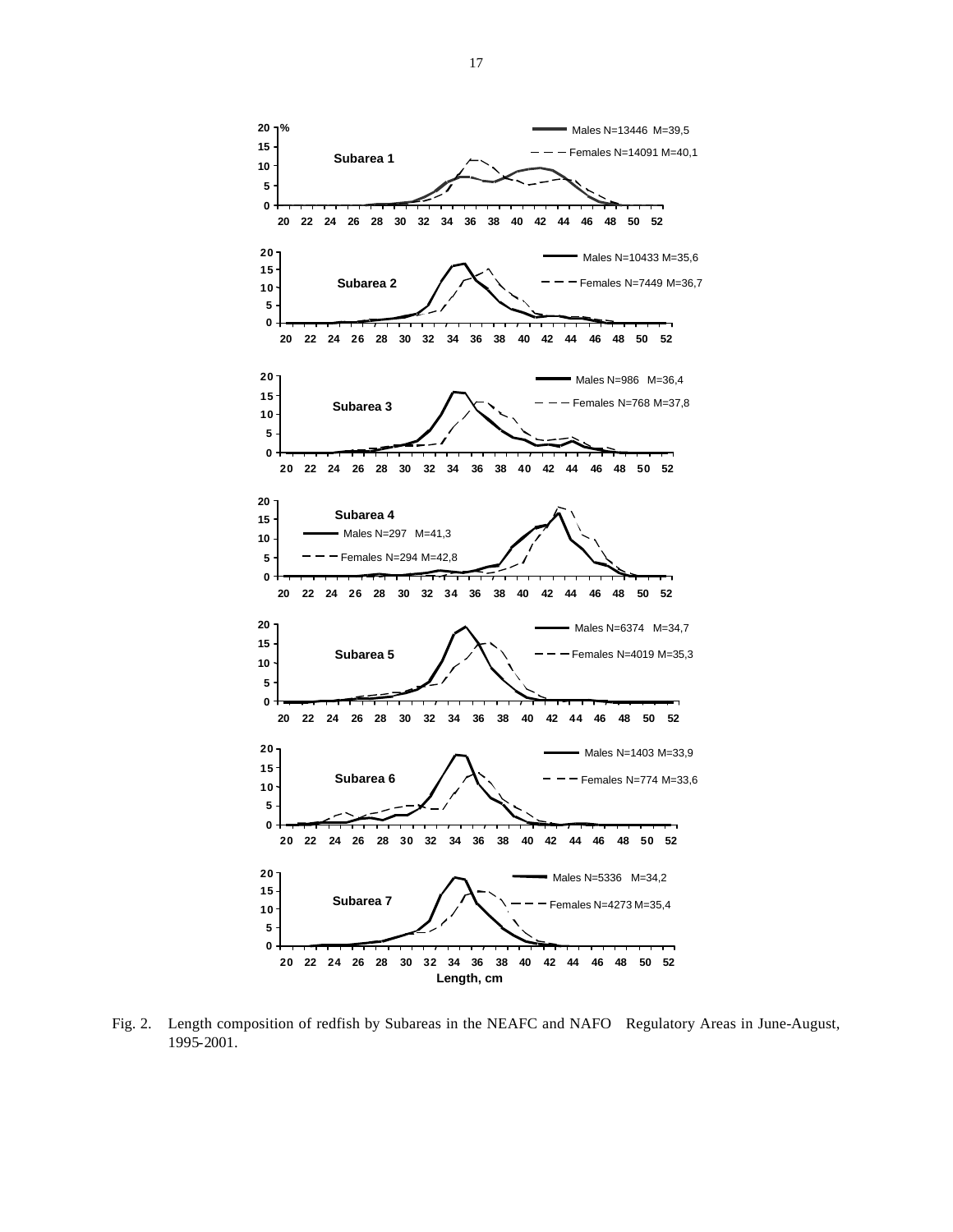

Fig. 3. ength composition of redfish by Subareas in the layer 0500 m (A), 500-1000 m (B) by results of the international TAS of 2001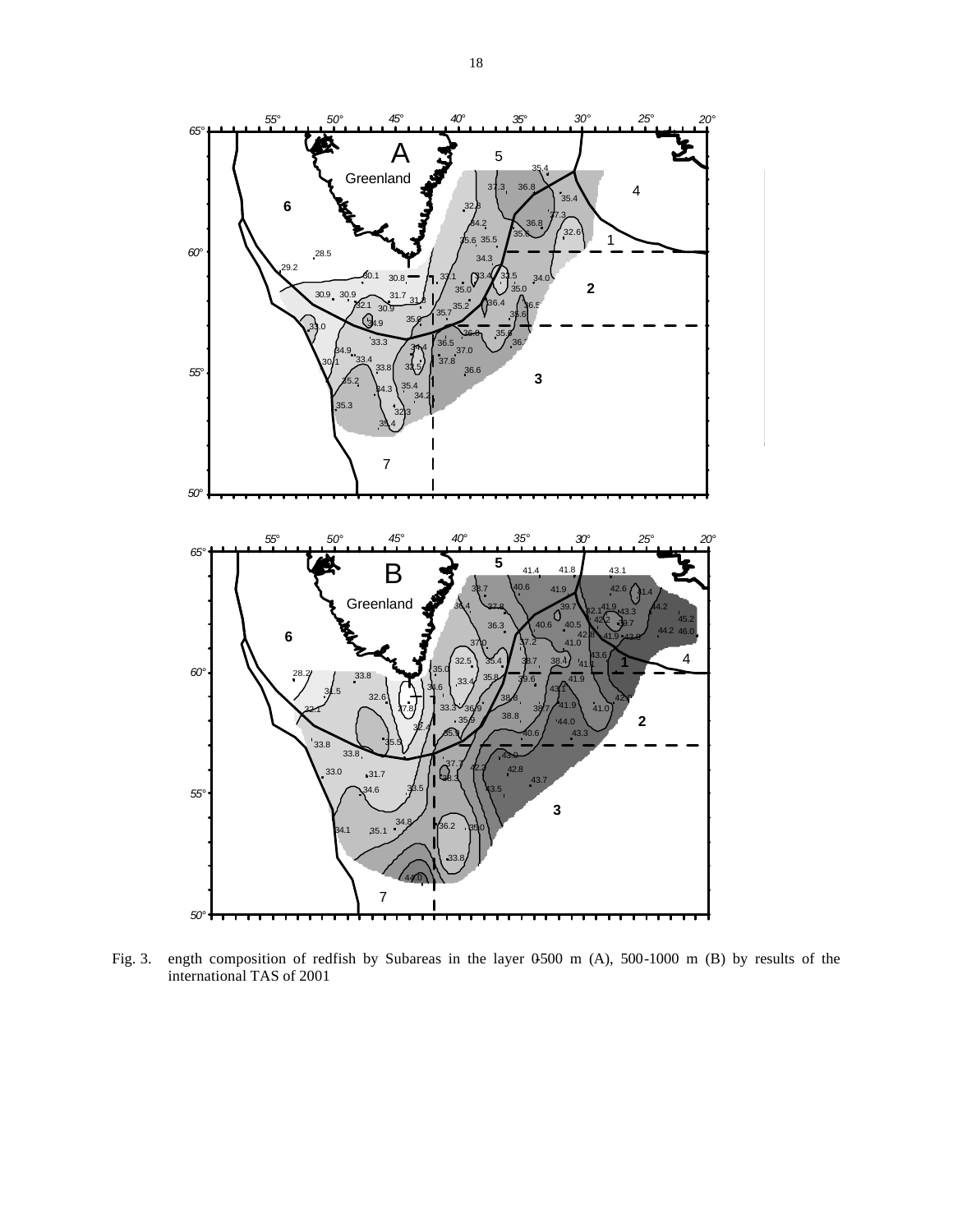

Fig. 4. Age composition of redfish by Subareas in the NEAFC and NAFO Regulatory Areas in June-August, 1995-2001.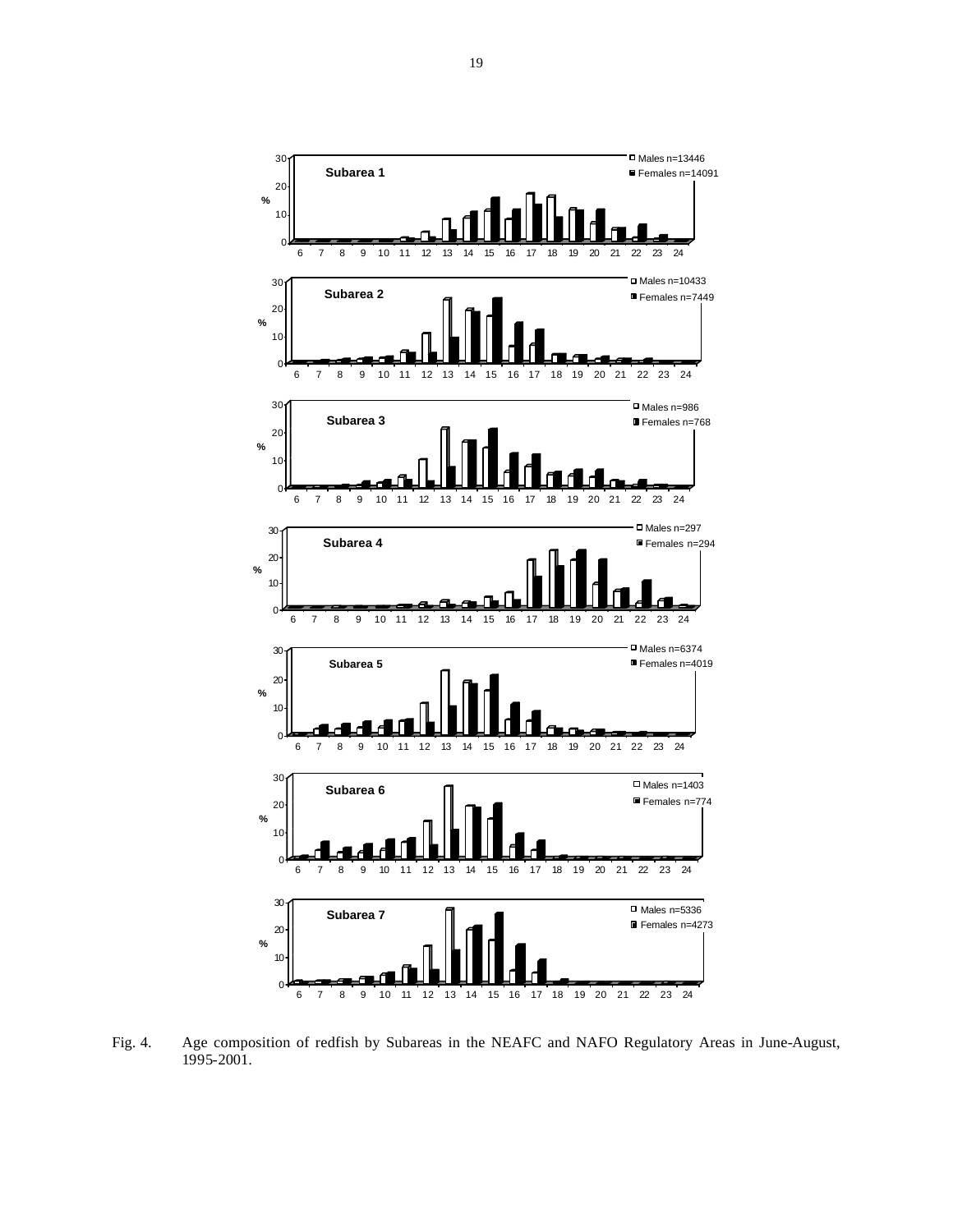

Fig. 5. Ratio of mature redfish by Subareas within NEAFC and NAFO Regulatory Areas in June-August, 2001



Fig. 6. Portion of mature redfish by Subareas within NEAFC and NAFO Regulatory Areas in June-August, 2001



Fig. 7. Mean index of stomach fullness of redfish by Subareas within NEAFC and NAFO Regulatory Areas in June-August, 2001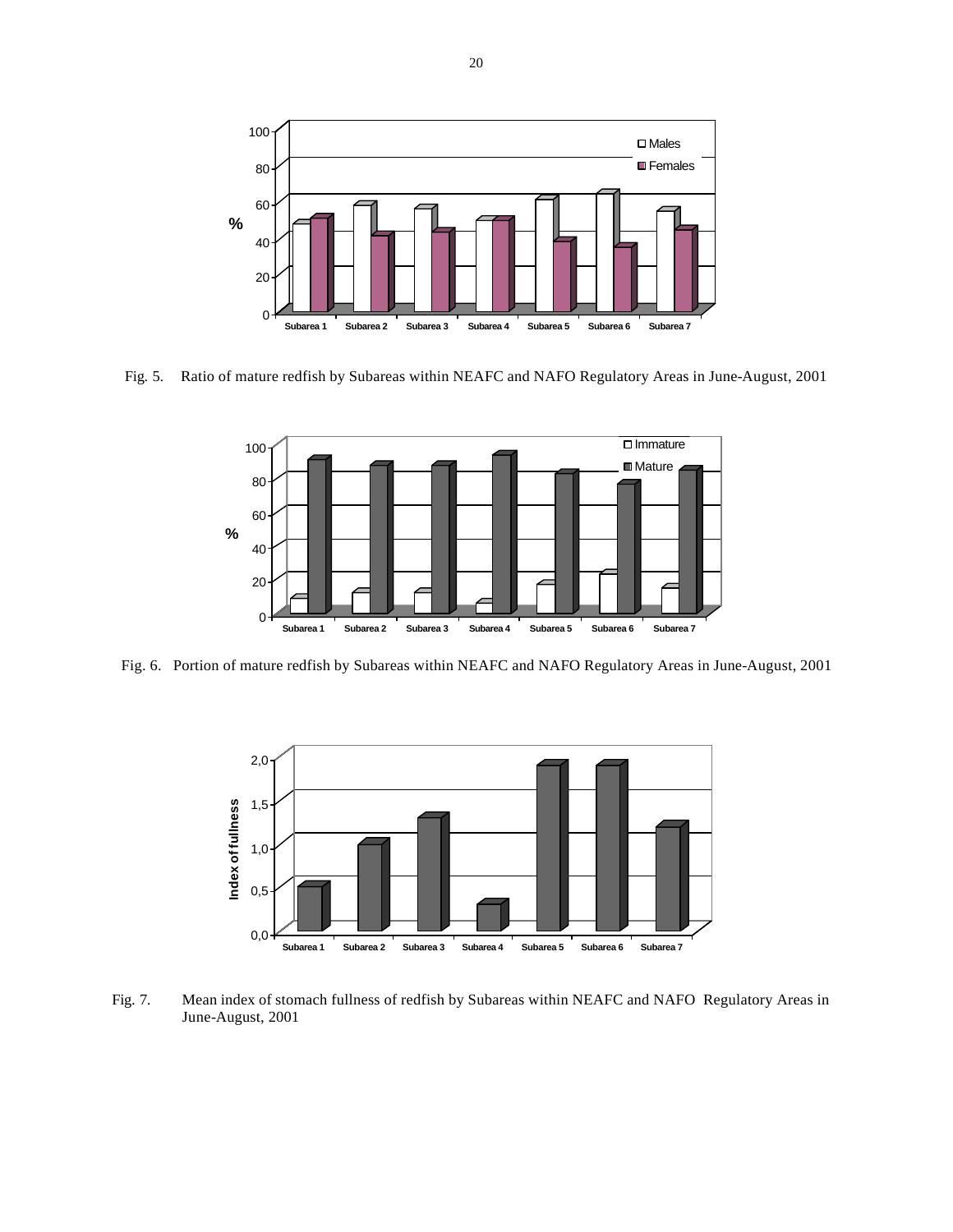

Fig. 8. Prevalence (%) of infestation with copepod Sphyrion lumpi of redfish Sebastes mentella by areas and years (June-July).



Fig. 9. Abundance index of infestation with copepod Sphyrion lumpi of redfish Sebastes mentella by area and years (June-July).